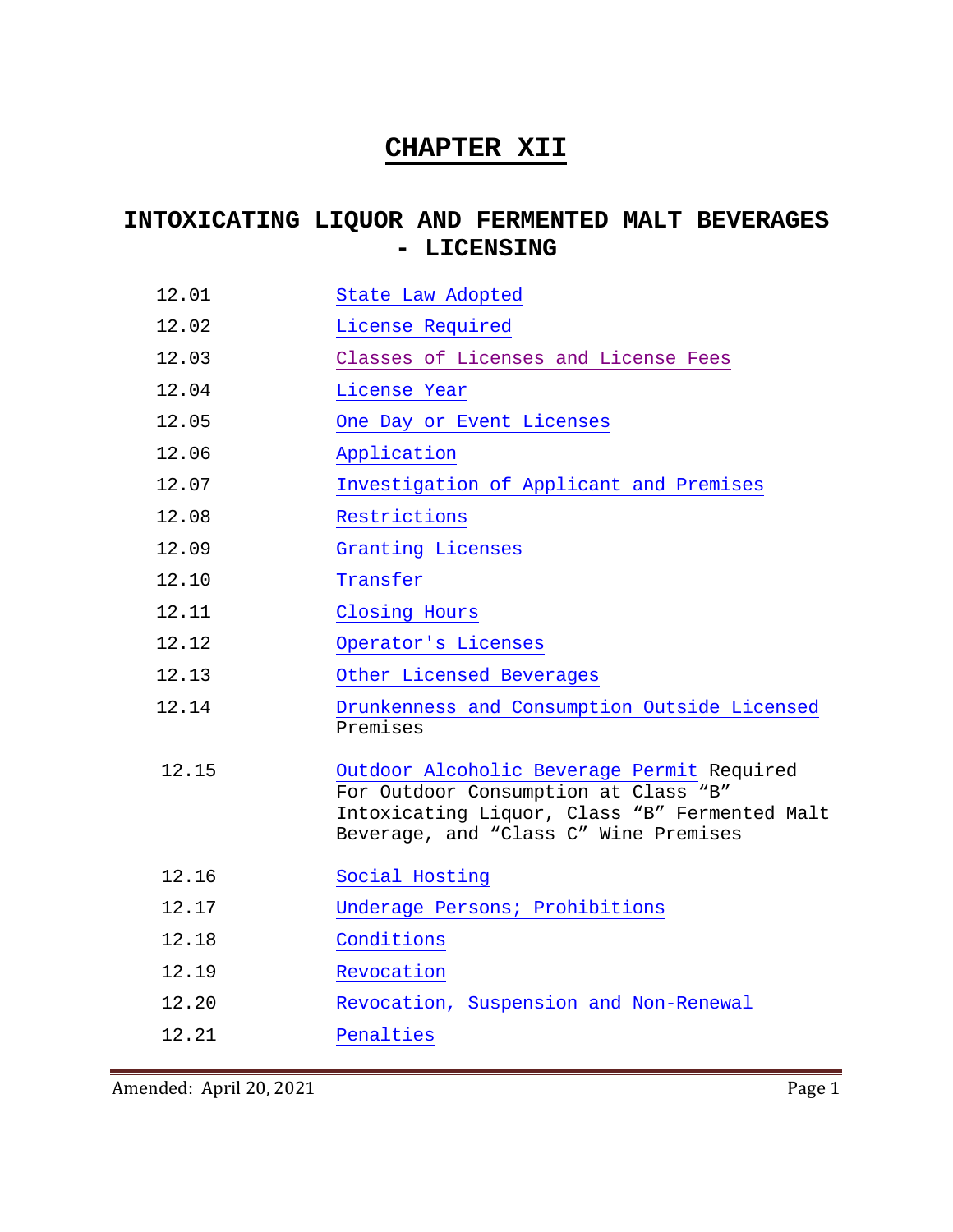### **CHAPTER XII**

## **INTOXICATING LIQUOR, FERMENTED MALT BEVERAGES, AND WINE - LICENSING**

<span id="page-1-0"></span>**12.01 State Laws Adopted.** The provisions of Wisconsin State Statutes Chapter 125 Alcohol Beverages, including all subsequent revisions and amendments thereto, exclusive of any provisions relating to the penalty to be imposed or the punishment for violation of such Statutes, are adopted and made a part of this Chapter by reference. **(updated 07/07/2015)**

<span id="page-1-1"></span>**12.02 License Required.** No person shall vend, sell, deal or traffic in, or for the purpose of evading any law or ordinance, give away, any intoxicating liquor, fermented malt beverage, or wine in any quantity whatever, or cause the same to be done without having procured a license as provided in this Code, nor without complying with all the provisions of this Code, and all statutes, ordinances and regulations applicable thereto. A separate license shall be required for each stand, place, room or enclosure, or for each suite of rooms or enclosures, which are in direct connection or communication with and contiguous to the service room and connected therewith by an archway not less than five (5) feet wide without a door or other obstruction, where intoxicating liquor, fermented malt beverages, or wine are kept, sold, or offered for sale. **(Updated 08/16/11)**

<span id="page-1-2"></span>**12.03 Classes of Licenses and License Fees.** There shall be the following classes and denominations of licenses which, when issued by the Village Administrator under authority of the Village Board after payment of the fee hereinafter specified, shall permit the holder to sell, deal or traffic in intoxicating liquors, fermented malt beverages, and wine as provided in Wis. Stats. Secs. 125.25, 125.26, 125.28, and 125.51. All licenses and late fees set forth herein may be amended from time to time by Resolution of the Village Board. (Updated 08/16/11) Board. **(Updated 08/16/11)**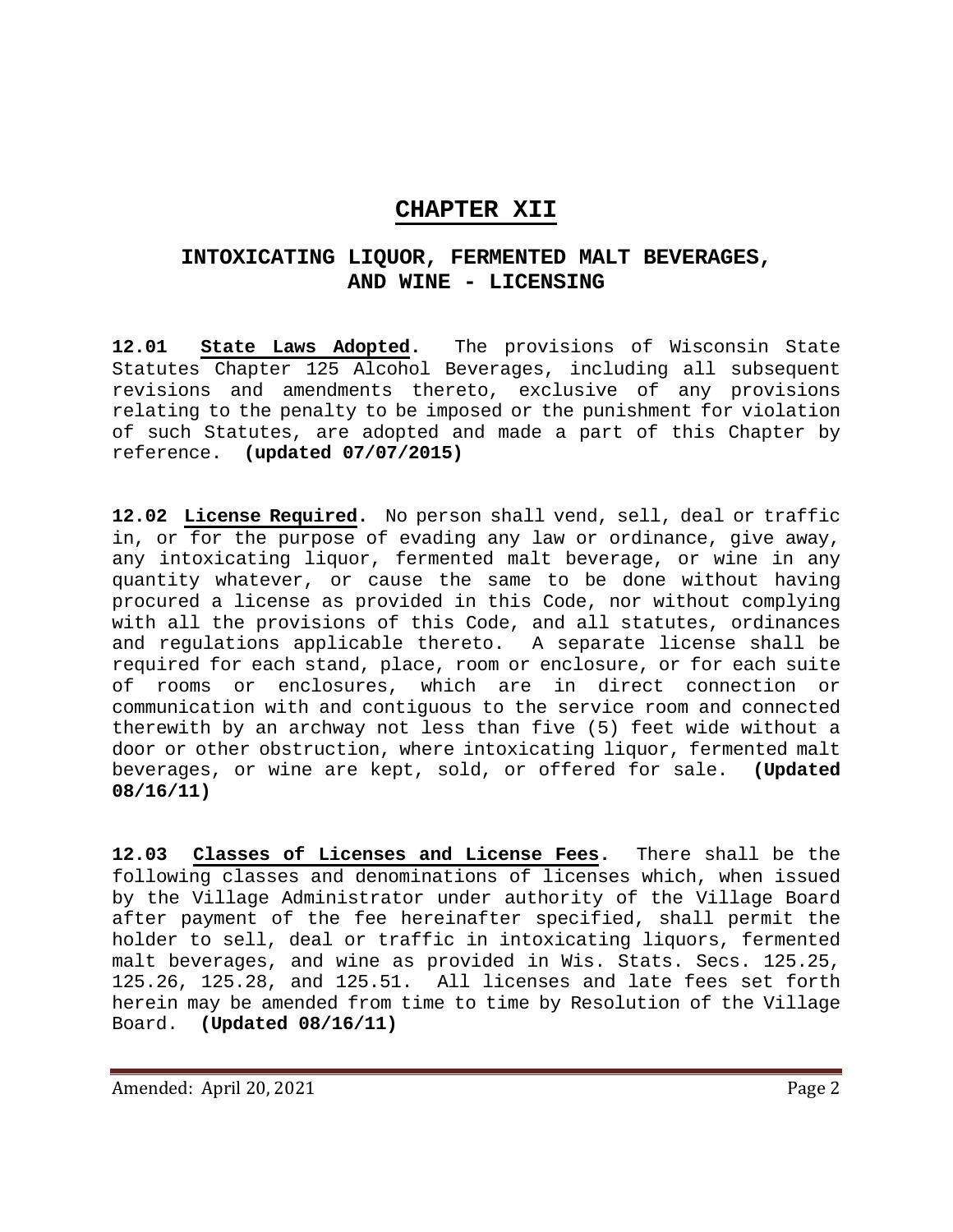(A) Class "A" Fermented Malt Beverage (Beer License). Authorizes the sale of beer to consumers in original packages or containers for off-premises consumption only. Fee: As set forth in Appendix "A" Fee Schedule.

(B) Class "B" Fermented Malt Beverage. Authorizes sale of beer for consumption on or off the premises where sold. Fee: As set forth in Appendix "A" Fee Schedule. **(updated 08/16/11)**

(C) Wholesaler's Fermented Malt Beverage. Authorizes sale in original containers and in quantities not less than 4.5 gallons at any one time, not to be consumed in or about the premises where sold. Fee: As set forth in Appendix "A" Fee Schedule; or authorizes any Class "B" retailer to sell fermented malt beverages in original containers and in quantities not less than 4.5 gallons at any one time for consumption on the premises.

(D) "Class A" Liquor License. Authorizes the sale of intoxicating liquor to consumers only in original packages or containers for off-premises consumption only. Fee: As set forth in Appendix "A" Fee Schedule.

(E) "Class B" Liquor License. Authorizes the retail sale of intoxicating liquor by the glass and not in the original package or container for consumption on the premises where sold or for consumption off the premises if the licensee seals the container of intoxicating liquor with a tamper-evident seal as defined by Wis. Stat. Sec. 125.02(20g) before the intoxicating liquor is removed from the premises. In addition, wine may be sold in the original package or container in any quantity to be consumed off the premise where sold. Fee: As set forth in Appendix "A" Fee Schedule. **(Amended 4/20/2021 – Ordinance No. 503)**

(F) Class "C" Retail Wine License. Authorizes the sale of wine to be consumed by the glass or in opened containers on the premises where sold or off the premises if the licensee seals the container of wine with a temper-evident seal as defined by Wis. Stat. Sec. 125.02(20g) before the wine is removed from the premises. This license also authorizes the sale of wine in the original package or container to be consumed off the premises where sold, but does not authorize the sale of fermented malt beverages or any intoxicating liquor other than wine. The license may be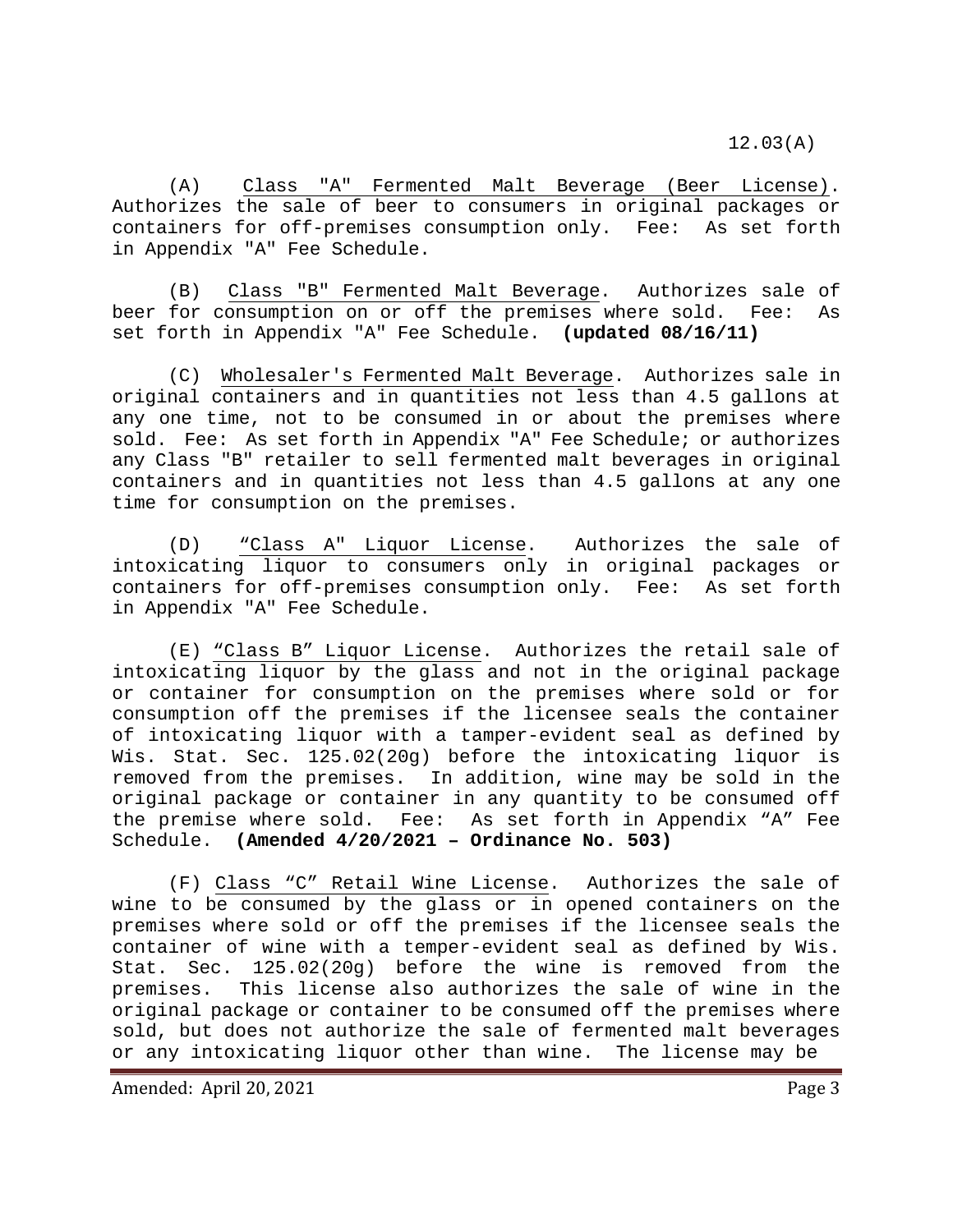issued to a person qualified under Section 125.04(5) for a restaurant in which the sale of alcohol beverages accounts for less than fifty (50%) percent of the gross receipts and which does not have a barroom or for a restaurant in which the sale of alcohol beverages accounts for less than fifty (50%) percent of gross receipts and which has a barroom in which wine is the only intoxicating liquor sold. Fee: As set forth in Appendix "A" Fee Schedule. **(Created 08/16/11; Amended 04/21/2021 by Ord. No. 503)**

(G) "Reserve Class B" Liquor License. Any Class B license issued as a new license from the unissued pool after December 1, 1997, shall be classified as a "Reserve Class B" liquor license, which shall only be issued after a one time issuance fee of Ten Thousand (\$10,000.00) Dollars is paid the municipality, in addition to the regular annual municipal license fees. Once issued, it shall have all the rights of a "Class B" license pursuant to the Village Code and the State Statutes. This Ordinance is subject to exceptions and rules of the State of Wisconsin Chapter 125 provisions as amended by Chapter 27 of the 1997 laws of Wisconsin and further amendments thereto which are made a part of this Code provision.

#### **12.04 License Year.**

<span id="page-3-0"></span>(A) The license year shall be from July 1 to June 30 following.

(B) Liquor licenses may be issued at any time during the year. The fee for the license shall be pro-rated according to the number of months or fractions thereof remaining until the following June 30. (Wis. Stat. Sec. 125.51(9)).

(C) Licenses valid for six (6) months may be issued at any time at fifty (50%) percent of the annual fee. The license may not be renewed during the calendar year in which issued.

<span id="page-3-1"></span>**12.05 One Day or Event Licenses.** A Class "B" beer license may be issued to bona fide clubs, county or local fair associations or agricultural societies, lodges or societies that have been in existence for a least six (6) months prior to the date of application, and to posts of veterans' organizations, authorizing the sale of fermented malt beverages at a particular picnic or similar gathering or at a meeting of any such posts or during a fair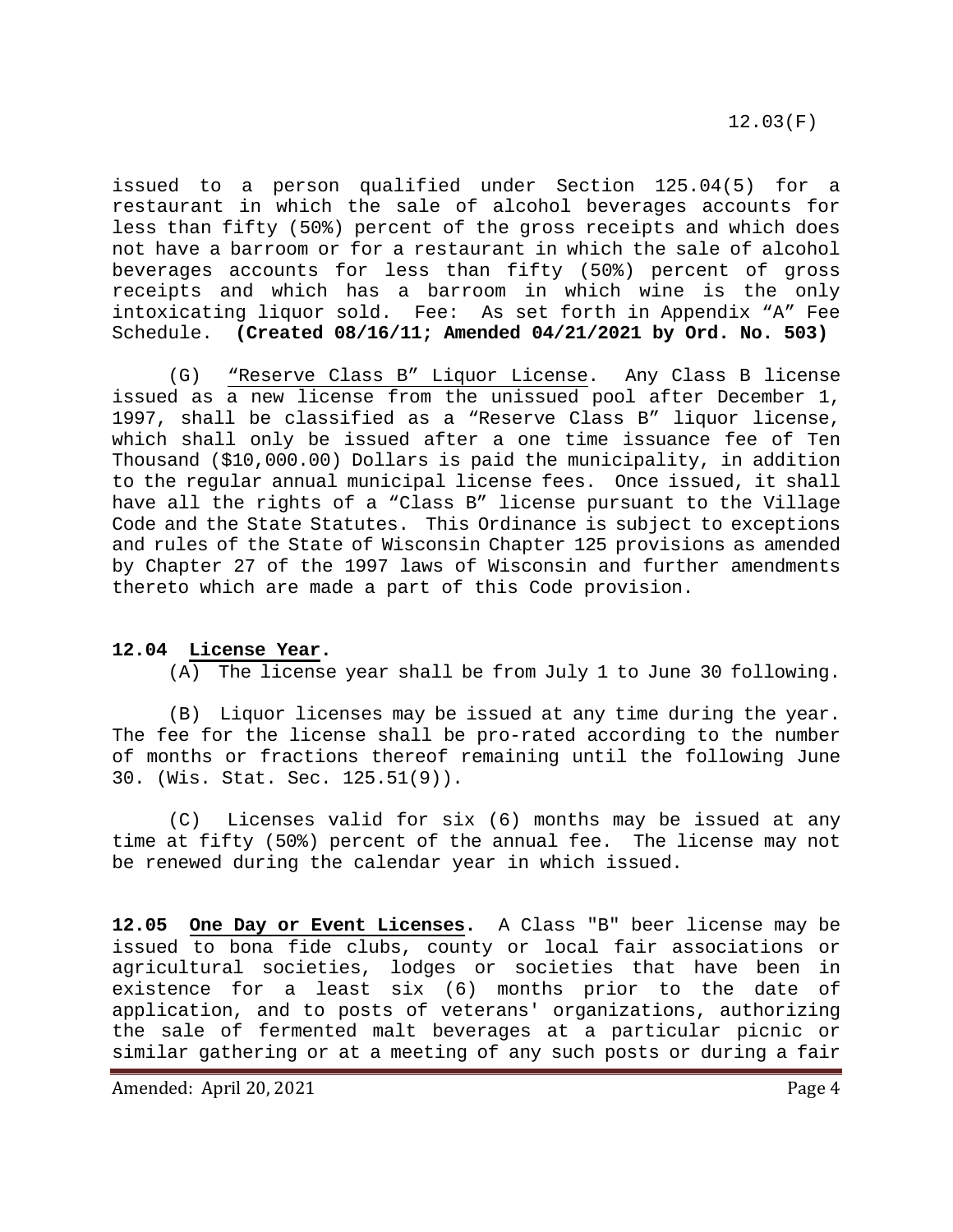conducted by the fair association or agricultural society, for a fee as set forth in Appendix "A" Fee Schedule.

<span id="page-4-0"></span>**12.06 Application.** Application for a license to sell or deal in intoxicating liquor, fermented malt beverages, or wine shall be made in writing on the form prescribed by law and to which the applicant shall swear as provided by Wis. Stat. Sec. 125.04(3)(f)(1) and shall be filed with the Village Administrator not less than fifteen (15) days prior to the approval and granting of such license by the<br>Village Board. Applications not received by the Village Applications not received by the Village Administrator fifteen (15) days prior to the granting of such license will be required to pay a late fee per license application as set forth in Appendix "A" Fee Schedule. Said application shall be accompanied by the cost of publication as stipulated by Wis. Stat. Sec. 125.04(3)(G). **(updated 08/16/11)**

<span id="page-4-1"></span>**12.07 Investigation of Applicant and Premises.** The Village Administrator shall notify the building inspector, Fire Chief, and Health Officer of each license application, and these officials shall inspect or cause to be inspected each application and the premises, together with any other investigation as shall be necessary to determine whether the applicant and the premises sought to be licensed comply with the code and applicable regulations and laws, and to assess the applicant's fitness for the trust to be imposed. These officials shall separately furnish to the Village These officials shall separately furnish to the Village Board in writing the information derived from such investigation, accompanied by a recommendation as to whether a license should be granted or refused. No license shall be renewed without a re-No license shall be renewed without a reinspection of the premises.

<span id="page-4-2"></span>**12.08 Restrictions.** In addition to the requirements imposed by provisions of the Wisconsin Statutes adopted by reference in Section 12.01, the following restrictions shall apply to the issuance of permits or licenses:

(A) No license shall be issued unless the applicant or its agents meet the requirements of Wis. Stat. Sec. 125.04(5) and<br>(6)(2010) as amended and renumbered from time to time. (updated (6)(2010) as amended and renumbered from time to time. **(updated 06/05/12)**

(B) No license shall be issued to anyone less than twenty-one (21) years of age.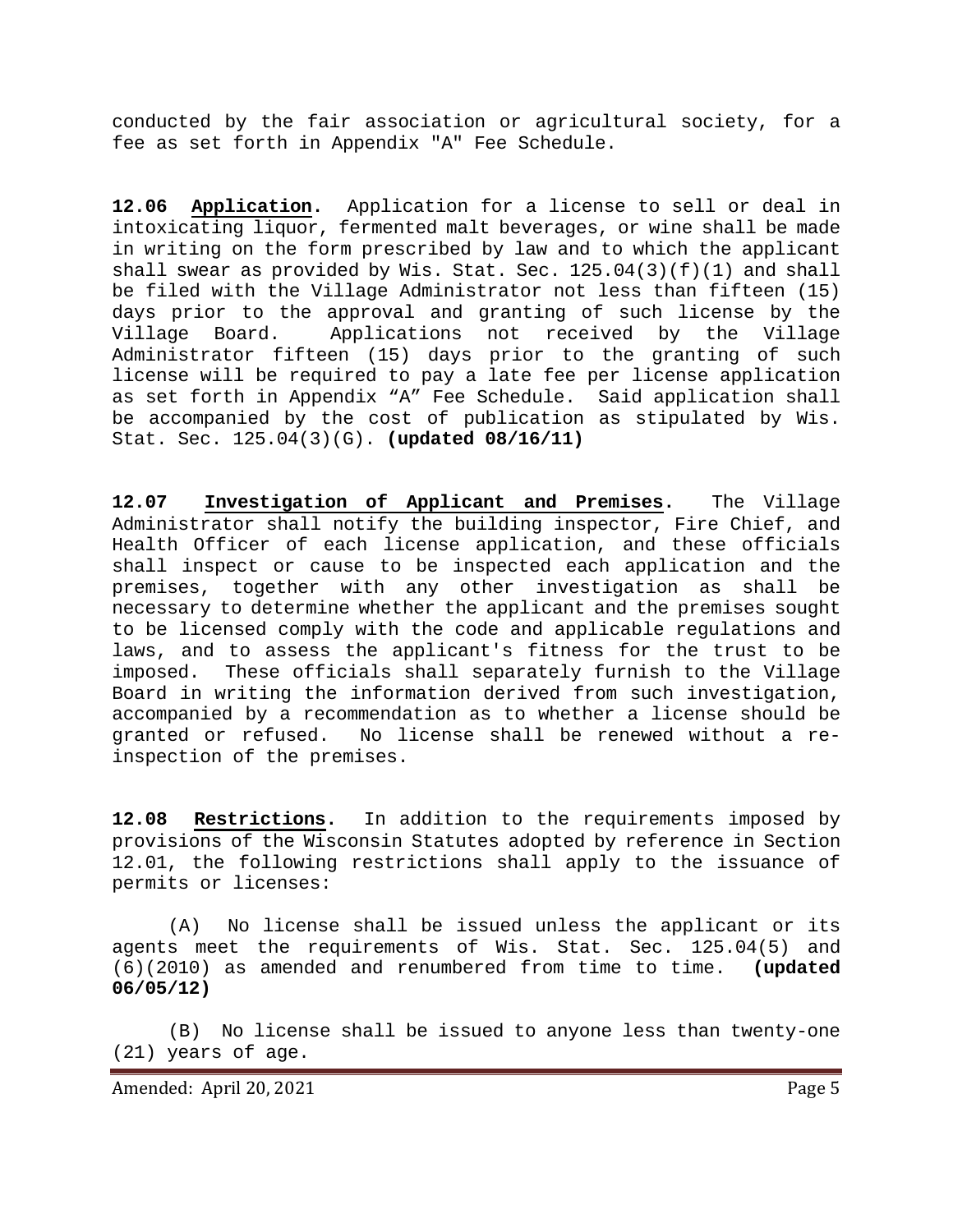(C) No license shall be issued for any premises if a license covering such premises has been revoked within six (6) months prior to application. No license shall be granted to any person who has had a license issued pursuant to this section revoked within twelve (12) months prior to application.

(D) No license shall be issued for any premise that is not connected with the Village water and sewage facilities, and that is not properly lighted, ventilated, and supplied with separate sanitary toilet and lavatory facilities equipped with running water, for each sex customarily using the premises.

(E) No license shall be issued to any entity of which fifty (50%) percent or more of the equity or voting ownership legal or beneficial is owned by any person or persons not eligible for a<br>license under this Section. (updated 08/16/11) license under this Section.

(F) No license shall be issued to any person for the purpose of possession, selling or offering for sale any intoxicating liquor in any dwelling house, flat, or residential apartment.

(G) No retail Class "B" liquor license shall be issued to any person who does not have, or to whom is not issued, a Class "B" fermented malt beverage retailer's license as provided in this Chapter.

(H) No license shall be issued to any person acting as an agent for or in the employ of another, except that this restriction shall not apply to Class "B" licenses, to a hotel or restaurant, or a bona fide club, society, or lodge, in existence more than six months prior to the date of application. Such licenses for a hotel, restaurant, club, society or lodge may be taken in the name of an officer or manager, who shall personally be responsible for compliance with the provisions of this Code.

(I) A license may be denied if the licensee has outstanding real estate or personal property taxes, special assessments, local forfeitures or other charges owing to the Village of West Salem, Wisconsin.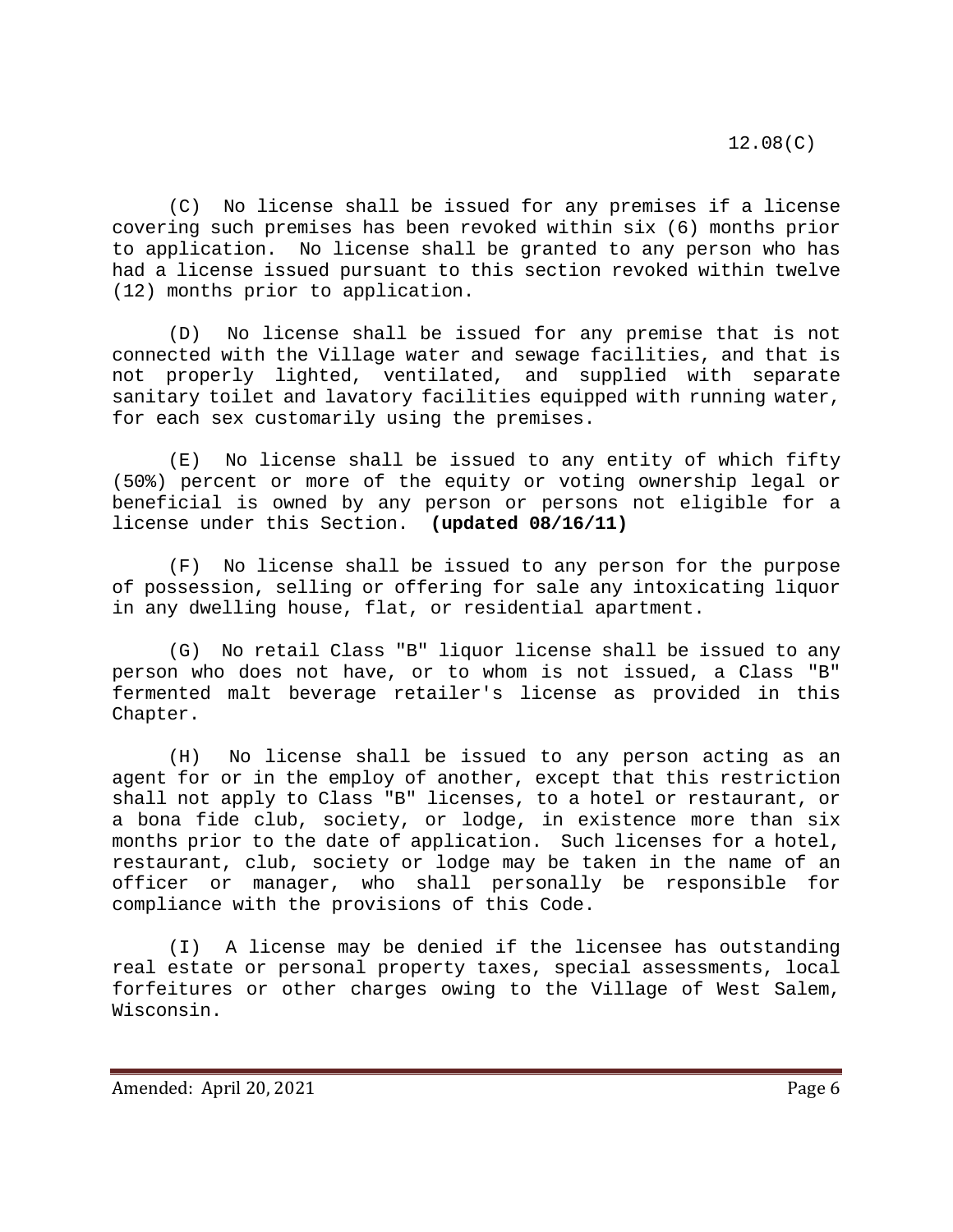<span id="page-6-0"></span>**12.09 Granting Licenses.** Opportunity shall be given to any person to be heard for or against the granting of any license. Upon the approval of the application by the Village Board and upon the filing by the applicant of the required license fee, the Village Administrator shall issue to the applicant an attested license. Each license shall be numbered in the order in which issued and shall specifically state the premises for which issued, the date of issuance, the fee paid, and the name of the licensee. Unless revoked sooner, all licenses shall remain in force until the 30th day of June following the license issuance.

#### <span id="page-6-1"></span>**12.10 Transfer.**

(A) As to licensee, a license may be transferable as provided in Wis. Stats. Sec. 125.04(12)(b) and with the permission of the Village Board.

(B) As to premises, a license may be transferred to another qualified premise within the Village with the permission of the Village Board and the payment of a fee as set forth in Appendix "A" Fee Schedule, but no license may be transferred more than once in any one license year. The application and proceedings for a transfer<br>shall be the same as for the original application. All license shall be the same as for the original application. transfer applications must be accompanied by a written surrender of the existing license signed by the current holder which is effective upon approval of the transfer application. **(updated 08/16/11)**

**12.11 Closing Hours.** Wis. Stat. Sec. 125.32(e) and 125.68(4) (A) No premises shall be permitted to remain open for the sale or consumption of liquor or fermented malt beverages:

<span id="page-6-2"></span>(1) If a Class "A" Retailers license, the Class "A" premises may remain open for the conduct of their regular<br>business but may mot sell fermented malt beverages business but may not sell between 12:00 midnight and 6:00 a.m. nor sell intoxicating liquor between  $9:00$  p.m. and  $6:00$  a.m. below does not apply to Class "A" premises between 12:00 midnight and 6:00 a.m.

(2) If a "Class B" or "Class C" Retailers license, between the hours of 2:00 a.m. and 6:00 a.m. except as otherwise provided in this paragraph and in paragraph B. below. On Saturday and Sunday between the hours of 2:30 a.m. and 6:00 a.m. On January 1st the premises are not Provided, however, no sale of fermented malt beverages in an original, unopened package, container, or bottle or for consumption away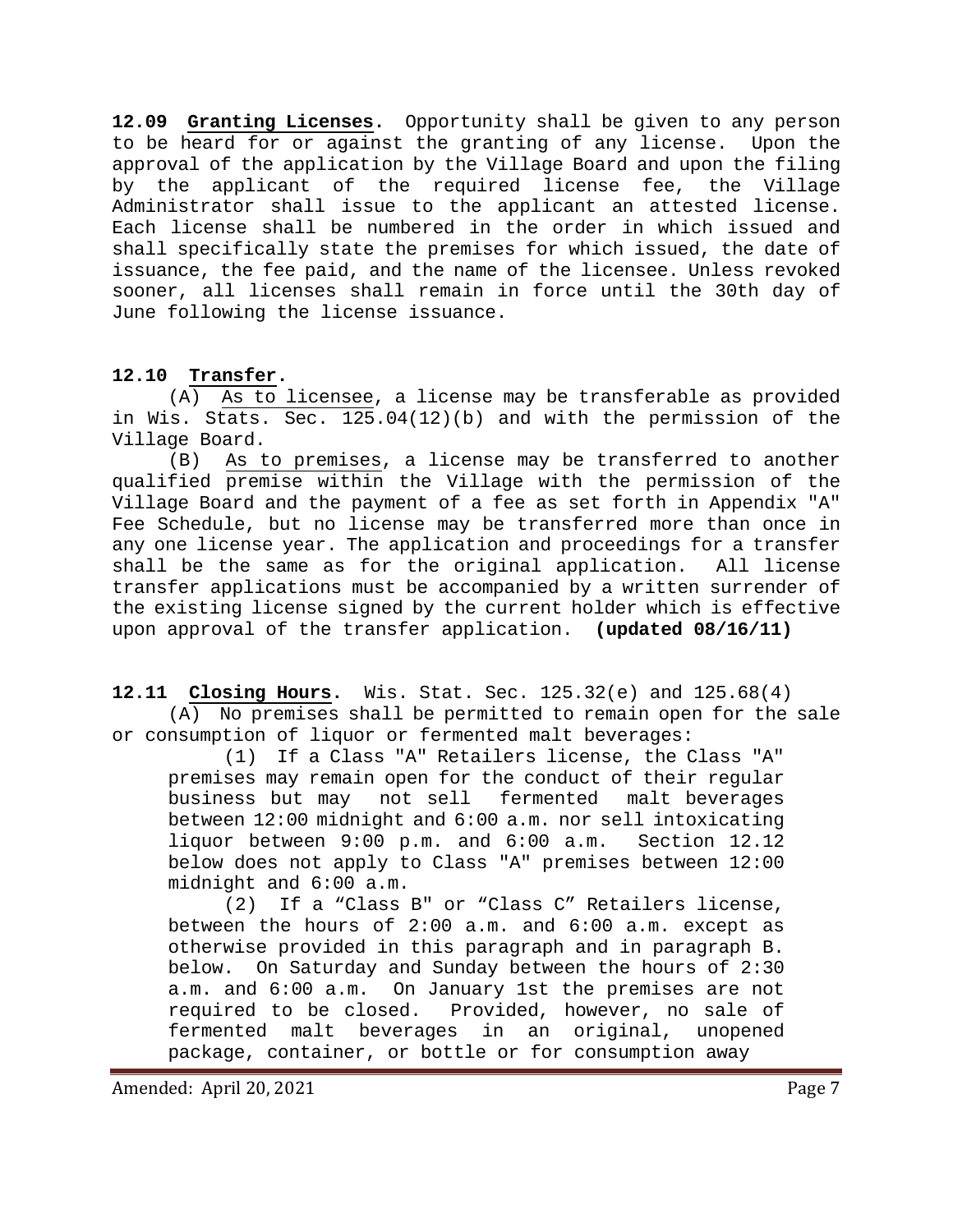from the premises between the hours of 12:00 midnight and 6:00 a.m. **(updated 01/17/12)**

(B) Hotels and restaurants whose principal business is the furnishing of food or lodging to patrons or bowling alleys may remain open for the conduct of their regular business, but may not sell fermented malt beverages during the hours specified in (A)(2).

(C) **Premises to be Promptly Vacated at Closing Hour.** No alcoholic beverage shall be sold or consumed upon any licensed premises after the official closing hour for said licensed premises, and said premises shall be promptly vacated at such closing hour by all persons except the owner and regular employees of the licensed premises except that a licensed premises whose principal business is the furnishing of some other commodity or service may remain open after the official closing hour solely for the furnishing of such other commodity or services, provided that all alcoholic beverages contained in such premises be placed in padlocked cases promptly at the closing hour and shall be kept padlocked during official closed hours.

#### (D) **Presence on Premises After Closing Hour Restricted.**

(1) Any person who is not an employee of the licensee who remains on the premises after the designated closing hour is subject to the penalties as provided in this Chapter.

(2) Any person, including, but not limited to, employees, licensees, owners, or agents of a premises for which an alcohol beverage license has been issued, while on the licensed premises after closing, must be actively engaged in bona fide business activities and shall not consume alcohol beverages.

<span id="page-7-0"></span>**(12.11(C) and (D) created by Ord. 488 on 6-18-19)**

#### **12.12 Operators License.**

(A) There shall be upon the premises operated under a "Class A", "Class B", or "Class C" license at all times the licensee or some person who shall have an operator's license and who shall be responsible for the acts of all persons serving or selling, any fermented malt beverages, intoxicating liquor, or wine to customers. For purpose of this subsection, any member of the immediately family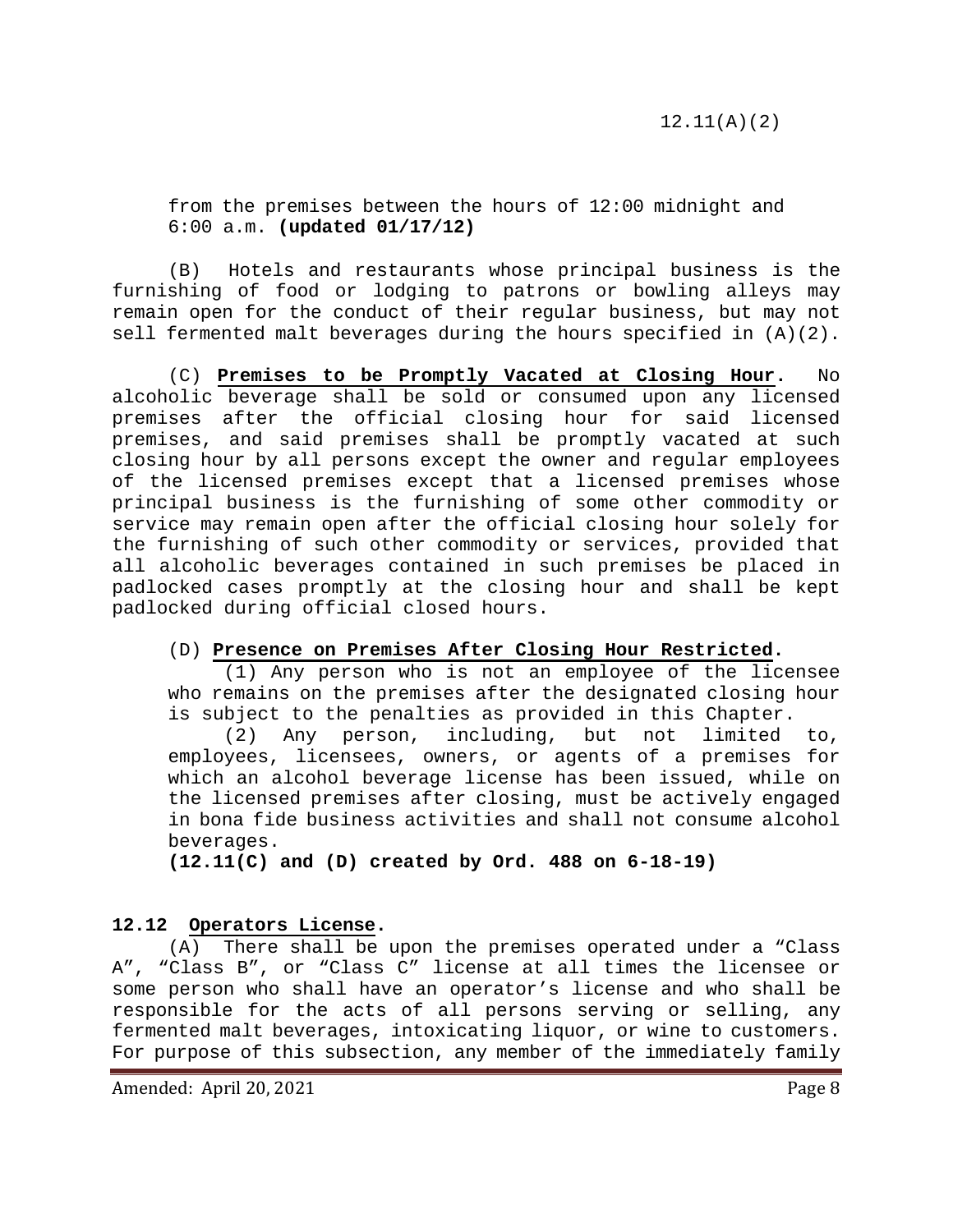of the licensee who has attained the age of eighteen (18), is related to the licensee and resides in the common household of the licensee<br>shall be considered as holding an operator's license. No person, shall be considered as holding an operator's license. including underage members of the licensee's immediately family who do not reside in a common household with the licensee, other than the licensee or agent, may serve fermented malt beverages, intoxicating liquor or wine in any place operated under a "Class A" or "Class B" or "Class C" license unless he or she has an operator's license or is at least eighteen (18) years of age and is under the immediate supervision of the licensee, or agent or a person holding an operator's license, who is on the premises at the time of the service. **(Amended 08/16/11)**

(B) Issuance. The Village Board or Village Administrator may issue an operator's license to persons who have attained age eighteen (18) and are of good moral character and who have been citizens of the United States and residents of Wisconsin continuously for not less than one (1) year prior to the filing of an application. A written application shall be filed with the Village Administrator stating the name, residence, age, date of birth, and any other such pertinent information as to fitness as<br>the Village Administrator shall require. Applicant shall also the Village Administrator shall require. supply proof of successful completion of a responsible beverage server training course at any location that is offered by a technical college district and that conforms to curriculum guidelines specified by the technical college system board or a comparable training course, which may include computer-based training and testing, that is approved by the department or the department of safety and professional services. Upon the review and approval of an application by the Chief of Police and Village Board or Village Administrator, the Village Administrator shall, upon payment by the applicant of a license fee as set forth in Appendix "A" Fee Schedule, issue to the applicant a license to expire on June 30 next or within the second year following. **(Amended 4/7/2020 – Ord. 493)**

(C) Provisional License. The Village Administrator is hereby authorized to issue a provisional license for a period not to exceed sixty (60) days or until the issuance of any operator's license as provided above, whichever is shorter, to persons the Village Administrator and Chief of Police deem are otherwise qualified under this Code and Wisconsin Statutes. Said provisions license shall be for a fee as set forth in Appendix "A" Fee Schedule and may be revoked by the Village Board.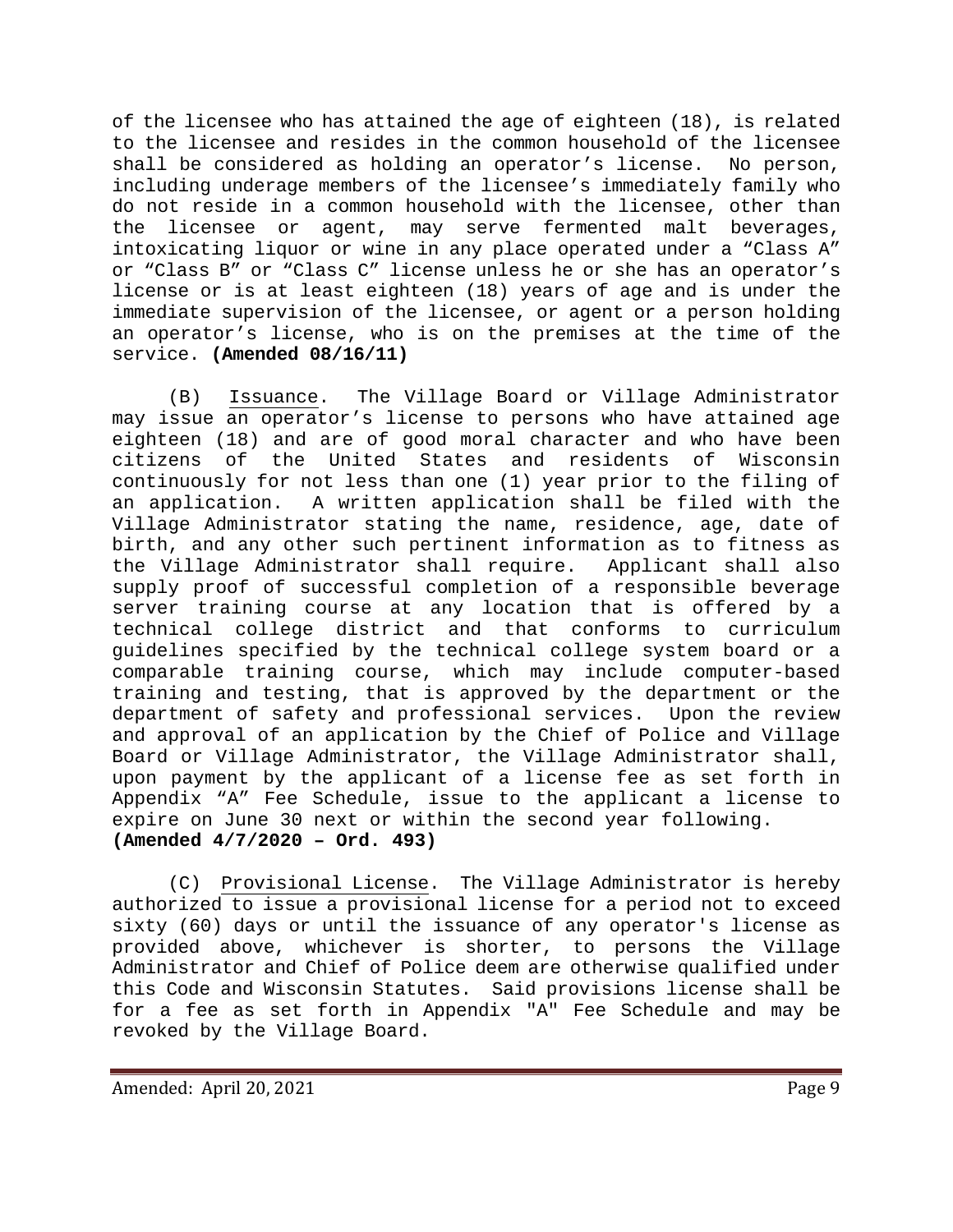# <span id="page-9-0"></span>12.13 Other Licensed Beverages.<br>(A) Definition. "Other 1

"Other licensed beverages" shall mean and include malt beverages containing less than one-half of one per centum of alcohol by volume and all other liquors or liquids capable of and designed for use as beverages which contain less than onehalf of one per centum of alcohol by volume and all other liquors or liquids capable of and designed for use as beverages which contain less than one-half of one per centum of alcohol by volume or no alcohol at all, and shall include soda water beverages as defined by Sec. 66.0433, Wis. Stats.

(B) Classes of Licenses and Fees. There shall be two such classes of licenses to be known as Class "D" and Class "E" licenses.<br>(1) A Class "D" license shall authorize its lawful

A Class "D" license shall authorize its lawful holder to sell other licensed beverages as defined in subsection A. of this Section to be consumed on any premises with a Class "B" license, under Sec. 12.03 above. The fee shall be as set forth in Appendix "A" Fee Schedule.

(2) A Class "E" license shall authorize its lawful holder to sell other licensed beverages as defined above to be consumed on the premises at wholesale or retail. The fee shall be as set forth in Appendix "A" Fee Schedule. **(12.13(B)(1)(2) amended 08/16/11)**

#### <span id="page-9-1"></span>**12.14 Drunkenness and Consumption of Intoxicants Outside Licensed Premises.**

(A) No person shall be so drunk or intoxicated that he or she is unable to care for his or her own safety or for the safety of others.

(B) No person shall consume any intoxicating liquor, fermented malt beverage, or wine while in or upon any public street, alley, sidewalk, or other public way.

(C) All purchases of intoxicating liquor, fermented malt beverages, or wine by the glass or in open containers shall be consumed on the licensed premises where served and shall not be removed to thoroughfares, streets, sidewalks, or other public way in the Village.

(D) No person shall be in possession of any glass or open container containing intoxicating liquor, fermented malt beverages, or wine on any thoroughfare, street, sidewalk, or other public way. **(12.14(B),(C),(D) amended 08/16/11)**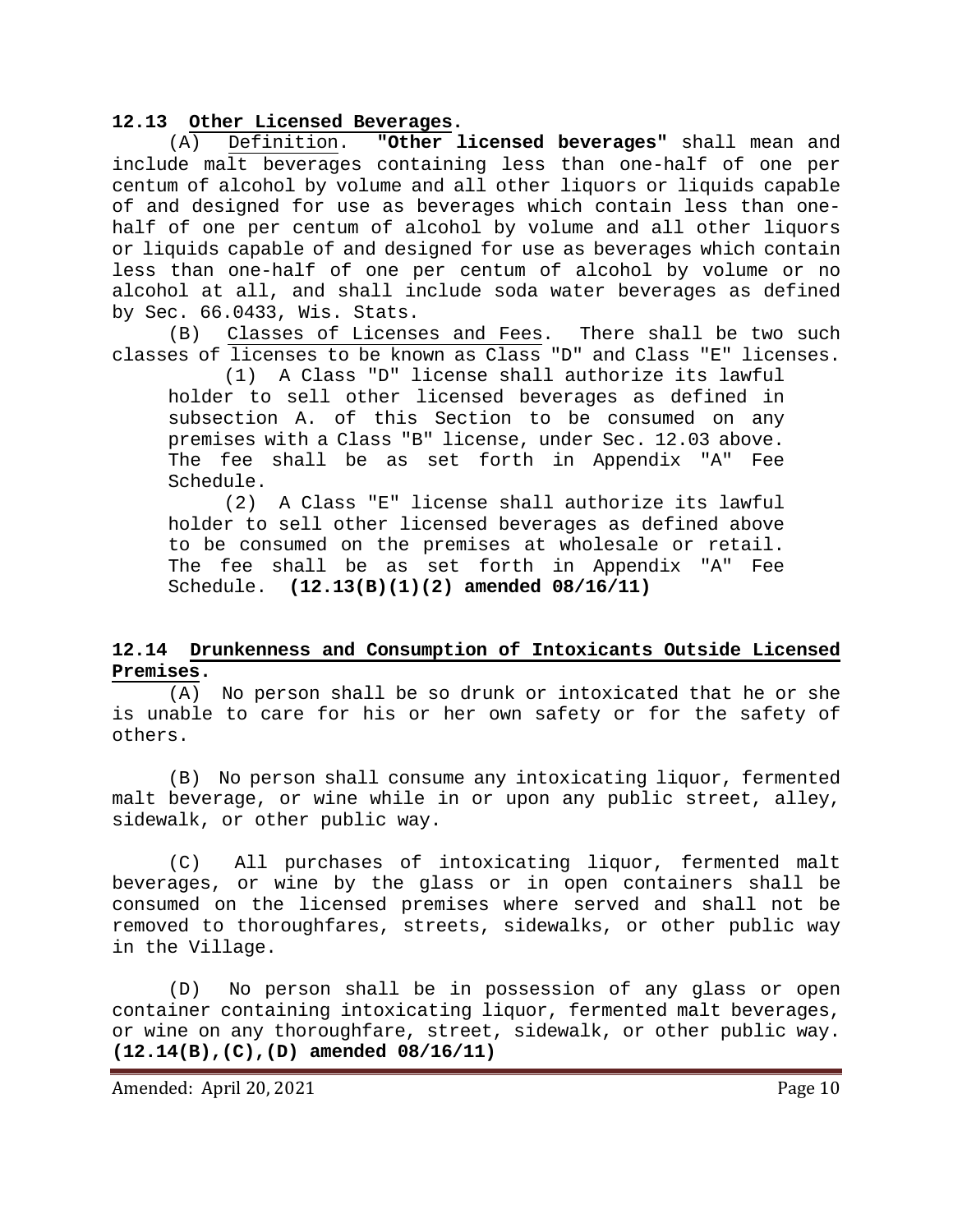# <span id="page-10-0"></span>**12.15 Outdoor Alcoholic Beverage Permit Required for Outdoor Consumption at Class B"" Intoxicating Liquor; Class "B" Fermented Malt Beverage; and "Class C" Wine Premises.**

(A) Definition. An Outdoor Alcoholic Beverage Garden (hereinafter "OABG") is defined as an open air, roofed, or unroofed area contiguous with and adjacent to any Class "B" intoxicating liquor and/or Class "B" fermented malt beverage or "Class C" wine licensed premises, where beer and other alcoholic beverages are served or consumed, which is not included within the licensed premises. Not included in the definition are any premises where individuals under the age of twenty-one (21) are allowed by State Statute (for example but not by way of limitation: outdoor volleyball facilities and outdoor restaurants where alcohol sales account for less than fifty (50%) percent of gross receipts).

(B) Required for Outdoor Consumption. No licensee shall permit the consumption of alcoholic beverages on any part of their property unless it is a licensed premises enclosed within the building, except under an OABG permit granted by the Village Board or in areas where any individual under the age of twenty-one (21) may be present, pursuant to state statute. The permits are a privilege in which no rights vest, and, therefore, may be revoked by the Village Board for violation of this ordinance, State law or any condition imposed on the OABG permit or shall otherwise expire on June 30 of each year. An initial permit request may be applied for any time throughout the year, by completing a 'Village Outdoor Alcoholic Beverage Application' available from the Village Administrator and filing along with the applicable fee with the Village Administrator, but after the initial request is approved, any and all renewals shall accompany the regular license renewal<br>application. Wo person shall consume or have in his or her No person shall consume or have in his or her possession alcoholic beverages on any property open to the public unless authorized by statute or within a building area licensed as a premises or in an area which is described in a valid Outdoor Alcoholic Beverage permit and which is a "OABG". No "OABG" may be operated without a permit issued under this section.

(C) Limitations on Issuance of Outdoor Alcoholic Beverage Permits.

(1) No Outdoor Alcoholic Beverage Permit shall be issued if the OABG area is greater than fifty (50%) percent of the gross floor area open to the public of the licensed premises enclosed within the building. Each applicant for an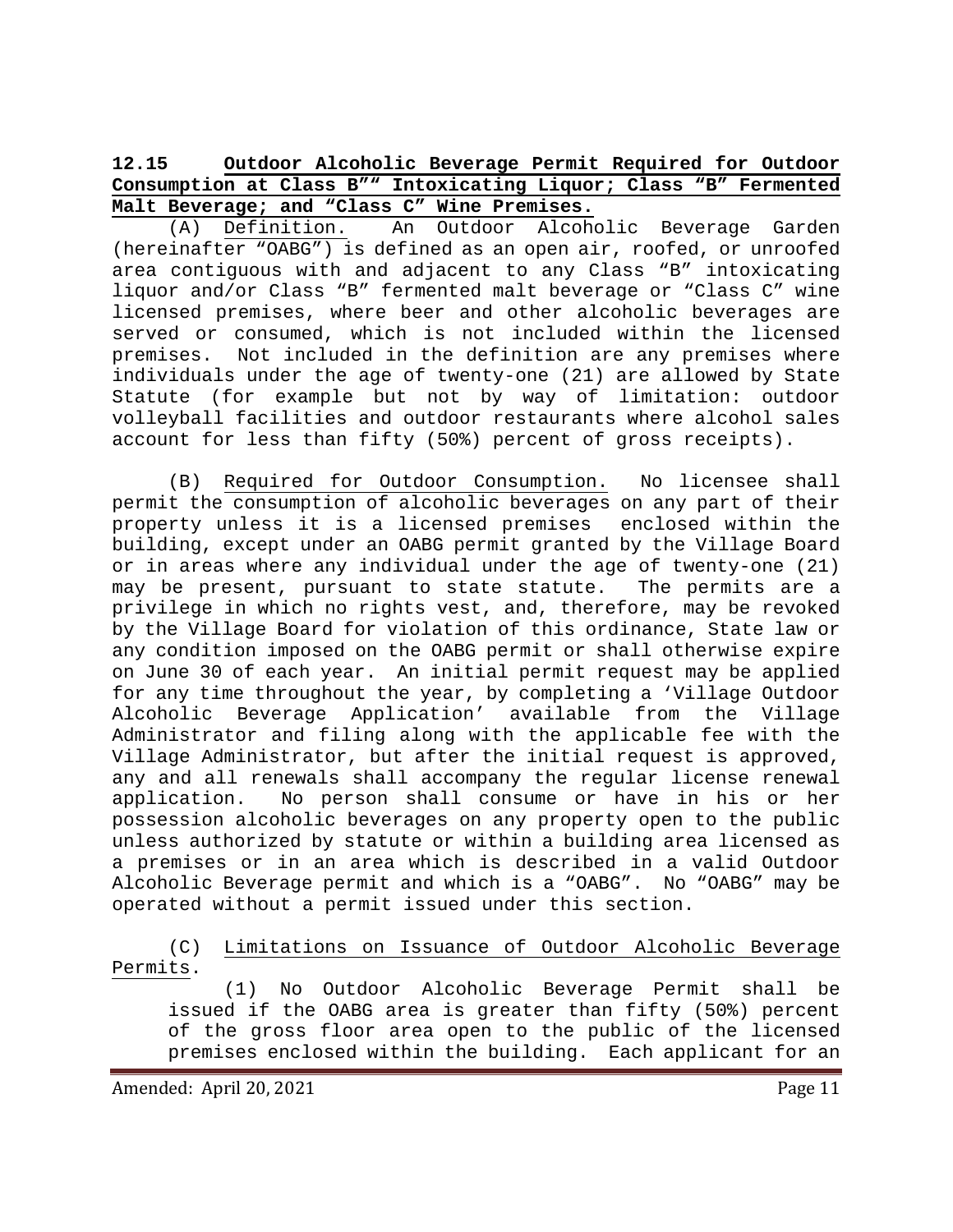OABG Permit shall, as part of the written application, accurately describe the area intended for use as an OABG area and shall indicate the nature of fencing, wall or other measures intended to provide control over the operation of<br>the OABG area. Applicants shall submit a site plan Applicants shall submit a site plan professionally drawn to scale and an application for review by the Planning Commission. The Planning Commission will review all proposed Outdoor Alcoholic Beverage Permit design plans and applications to determine impacts upon the surrounding neighborhood and then recommend that the license be granted as requested considering zoning, current or proposed usage, and current improvements in the neighborhood or grant subject to specific improvement or usage conditions.

(2) Every outdoor entertaining area shall be **entirely** enclosed with a permanent barrier (which may be a fence, wall or part wall) not less than three (3') feet in height, and shall include one door or gate access to the open air. The gate or door must be placed and built so as to provide an open view for the public from the outside of the entire OABG without obstruction. This viewing area by window or otherwise must be at least 24" wide and at least 24" in height, part of which is located 5 feet above outside ground level. (Please note Wis. Stat. Sec. 101.23 does not allow smoking in an "enclosed space" which is currently defined as a roofed area with more than 2 substantial walls. This means under current State law, smoking is only allowed in an OABG if there is no roof, or if there is a roof, at least 2 of the walls are 25% or more open to the outside. This is State law not Village code and hence any changes in State law must be complied with  $immediately)$ <br> $(3)$  Ac

Access to the OABG area shall be through the gate or door to the open air and a door to the Class "B" Intoxicating Liquor; Class "B" Fermented Malt Beverage; or<br>"Class C" wine premises. All OABG improvements must meet All OABG improvements must meet current building code requirements and go through the Villages normal building permit and inspection process.

(D) Granting. The Village Administrator shall refer all applications for OABG Permits to the Police Chief, West Salem Fire District and Building Inspector for investigation. These departments shall furnish to the Planning Commission, in writing, a recommendation as to what conditions the license should be<br>granted under. Upon approval of the Village Board, the Village Upon approval of the Village Board, the Village Administrator shall issue a permit.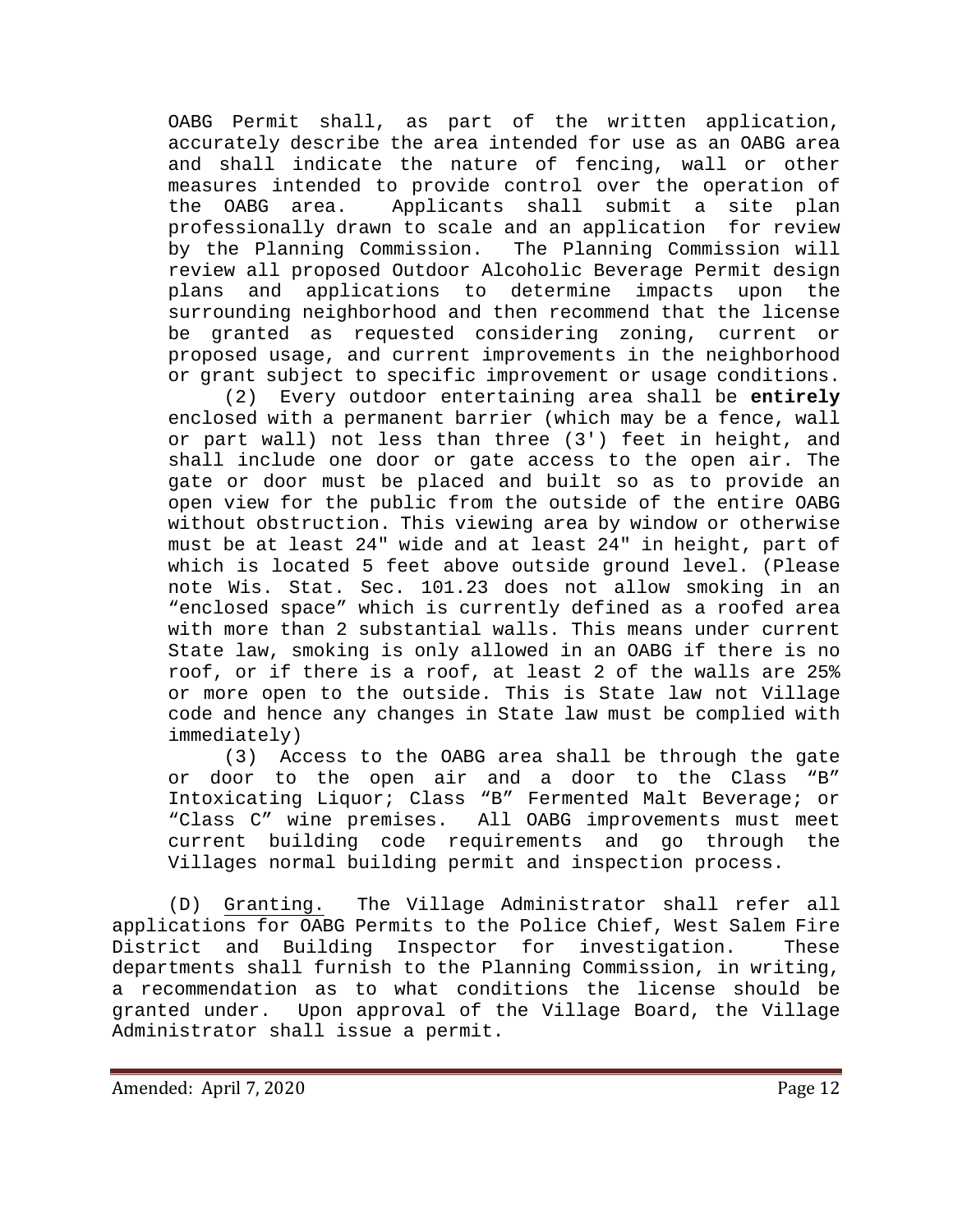(E) Restrictions. All premises receiving OABG Permits will be required to comply with all of the following restrictions:

- (1) No amplified sound or music is permitted outside the enclosed (building) premises. Amplified sound or music is not permitted in the OABG area.
- (2) Sales of alcoholic beverages may occur in the OABG area.
- (3) The OABG area may only be open any time the licensed premises is allowed to sell alcohol by law.
- (4) All employees with operator's license and the premises shall be responsible for policing the OABG area at all times it is open for operation to prevent nuisances described herein.
- (5) The licensed premise's building capacity shall remain the same even with the addition of an OABG.
- (6) A licensee shall not permit activities in the OABG area to constitute a nuisance which includes, but is not limited to, excessive noise, excessive light, minor on premises issues, fights, drug dealing and/or use, disorderly conduct, and littering of public areas and adjacent private properties caused by use of the OABG.
- (7) A licensee shall comply with all other applicable State Statutes and Village Ordinances.
- (8) Within 15 minutes **after** closing time the licensee must clear the OABG of all patrons and all glasses, cups, bottles and litter.
- (9) The door and any service window from the building and into the OABG must be closed except when being actively used.
- (10) Licensee of the premises must place written notice to all patrons at gate or door from OABG to open air and at all doors from licensed premises to open air that "Open containers of alcohol are prohibited on Village streets, alleys and sidewalks by Ordinance".

(F) Adjoining Property Owners to be Notified of Pendency of Applications. All property owners within Three Hundred feet (300') of the proposed OABG area measured from property line to property line shall be notified of the pendency of application for an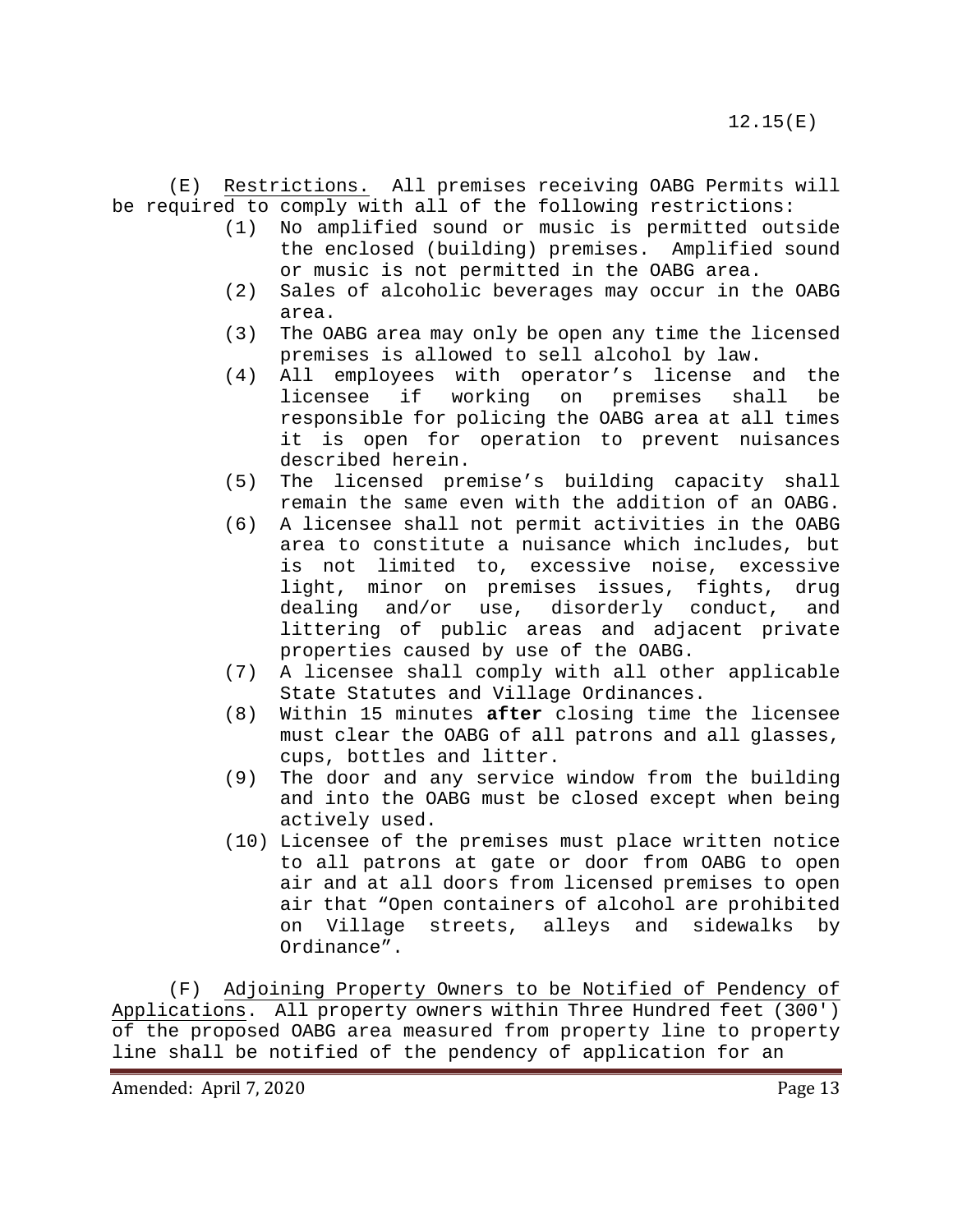Outdoor Alcoholic Beverage Permit and notice of a public informational hearing to be held by the Planning Commission prior to Village Board approval. Such notice shall be made by the Village Administrator's office via first class mail.

(G) Authority of Police to Suspend Outdoor Alcoholic Beverage Permit. The Police Department has the authority to order any OABG area to be closed down by suspension at any time the Police Chief believes its continued operation is in violation of this ordinance, any other applicable Village ordinance, or provisions of Ch. 125, Wisconsin Statutes. Suspension shall be subject to review by the Village Board at a public hearing within 30 days of a request by a licensee.

(H) State Statutes Enforced Within Outdoor Entertaining Area. Every licensee under this Section shall comply with and enforce all provisions of Ch. 125, Wis. Stats., applicable to "Class B" or "Class C" licensed premises, except insofar as such provisions are clearly inapplicable. Violation of the provisions of Chapter 125, Wis. Stats., or this Ordinance shall be grounds for immediate suspension, revocation or non-renewal of the OABG permit by the Village Board.

(I) Fee. The fee which shall accompany the initial OABG application and any latter amendment after initial approval shall be Three Hundred (\$300.00) Dollars. The fees as set forth herein shall be subject to change annually by the Board in its annual fee schedule.

**(12.15 created 08/16/11)**

#### <span id="page-13-0"></span>**12.16 Social Hosting**.

(A) The Village of West Salem intends to discourage underage possession and consumption of alcohol, even if done within the confines of a private residence, and it intends to hold persons civilly responsible who host events or gatherings where persons under twenty-one (21) years of age possess or consume alcohol regardless of whether the person hosting the event or gathering supplied the alcohol. The Village Board finds:<br>(1) Events and gatherings held on

Events and gatherings held on private or public property where alcohol is possessed or consumed by persons under the age of twenty-one (21) years are harmful to those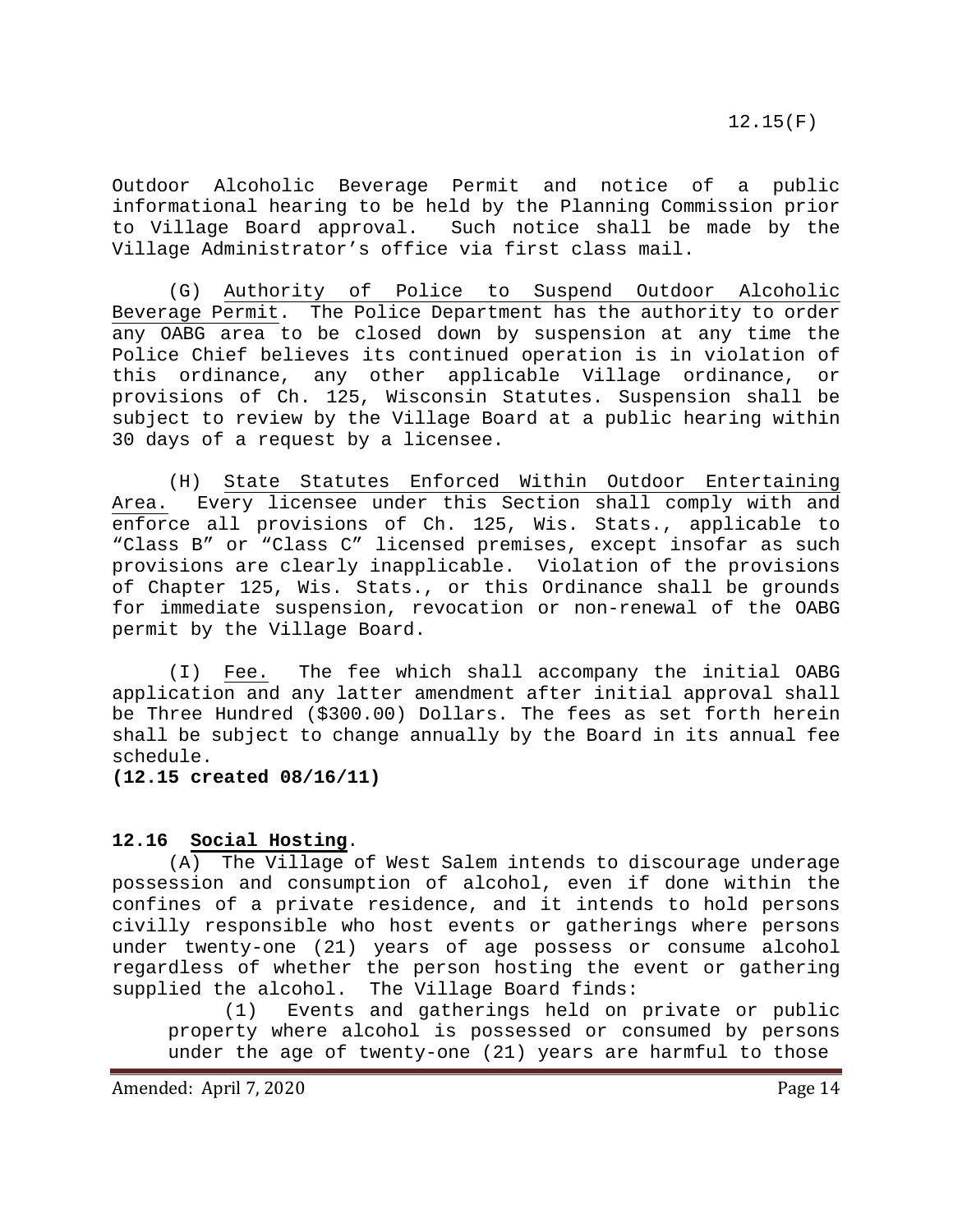persons and constitute a potential threat to public health requiring prevention or abatement.

(2) Prohibiting underage consumption acts to protect underage persons, as well as the general public, from injuries related to alcohol consumption, such as alcohol overdose or alcohol-related traffic collisions.

(3) Alcohol is an addictive drug, which, if used irresponsibly, could have drastic effects on those who use it as well as those who are affected by the actions of an irresponsible user.<br>(4) Often, 6

Often, events or gatherings involving underage possession and consumption occur outside the presence of parents. However, there are times when the parent(s) is/are present and condone the activity, and in some circumstances, provide the alcohol.<br>(5) A deterrer

A deterrent effect will be created by holding a person responsible for hosting an event or gathering where underage possession or consumption occurs.

(B) Definitions. For purposes of this Section, the following terms have the following meanings:<br>(1) Alcohol. "Alcohol"

Alcohol. "Alcohol" means ethyl alcohol, hydrated oxide of ethyl, or spirits of wine, whiskey, rum, brandy, gin or any other distilled spirits including dilutions and mixtures thereof from whatever source or by whatever process produced.

(2) Alcoholic Beverage. "Alcoholic beverage" means alcohol, spirits, liquor, wine, beer and every liquid or solid containing alcohol, spirits, wine or beer, and which contains one-half of one (1%) percent or more of alcohol by volume and which is fit for beverage purposes either alone or when

diluted, mixed or combined with other substances.<br>(3) Event or Gathering. "Event or gather "Event or gathering" means any group of three (3) or more persons who have assembled or gathered together for a social occasion or other activity.

(4) Host or Allow. "Host" or "allow" means to<br>intentionally aid, hire, counsel, conduct, entertain, conduct, entertain, organize, supervise, control or conspire with or otherwise procure another to commit the prohibited act. A person who hosts an event or gathering does not have to be present at the event or gathering to be responsible if the person has the requisite knowledge and acts intentionally.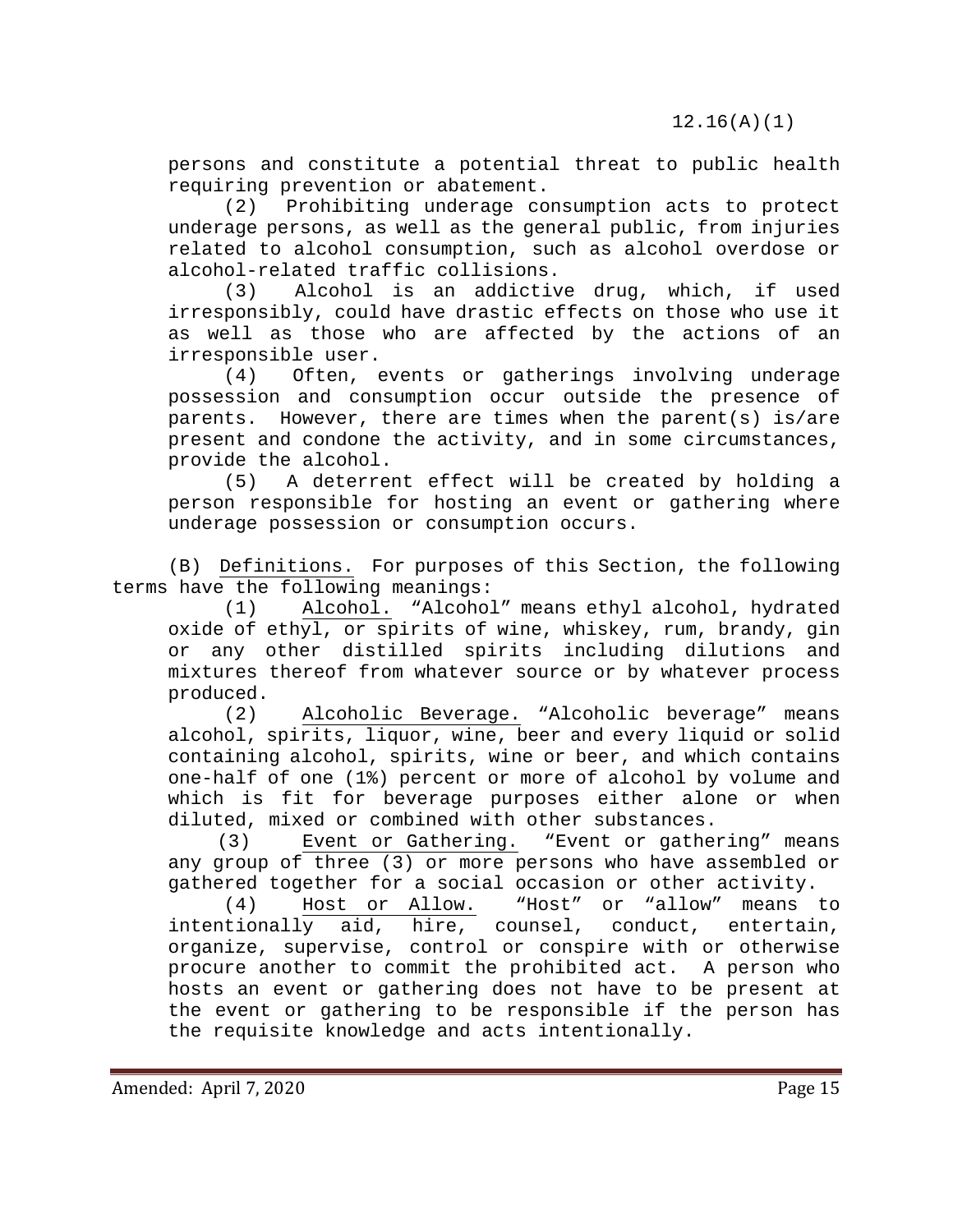(5) Parent. "Parent" means any person having legal custody of a juvenile:

- (a) As natural, adoptive parent, or step-parent; (b) As a legal guardian; or
- (c) As a person to whom legal custody has been given by order of the Court.

(6) Residences, Premises or Public or Private<br>Property. "Residence", "premises", or "public or private "Residence", "premises", or "public or private property" means any home, yard, farm, field, land, apartment, condominium, hotel or motel room or other dwelling unit, or a hall or meeting room, park or any other place of assembly, whether occupied on a temporary or permanent basis, whether occupied as a dwelling or specifically for a party or other social function, and whether owned, leased, rented or used with or without permission or compensation.<br>(7) Underage Person. "Underage person"

(7) Underage Person. "Underage person" is any individual under twenty-one (21) years of age.<br>(8) Present. "Present" is being at

Present. "Present" is being at hand or in attendance.<br>(9)

In Control. "In control" is the power to direct, manage, oversee and/or restrict the affairs, business, or assets of a person or entity.

(C) Prohibited Acts. It is unlawful for any person(s) to host or allow an event or gathering at any residence, premises, or on any other private or public property where alcohol or alcoholic beverages are present when the person fails to take reasonable steps within that person's legal authority to prevent possession or consumption by the underage person(s) and the person knows:<br>(1) that an underage person will:

- that an underage person will:
	- (a) consume any alcohol or alcoholic beverage; or<br>(b) possess any alcohol or alcoholic beverage
	- possess any alcohol or alcoholic beverage with the intent to consume it; or
- (2) that an underage person is currently:<br>(a) consuming any alcohol or alcoholic
	- $(a)$  consuming any alcohol or beverage; or
	- (b) is in possession of any alcohol or alcoholic beverage with the intent to consume it.

(D) Exceptions.

(1) This Chapter does not apply to conduct solely between an underage person and his or her parent while the parent is present and in control of the underage person.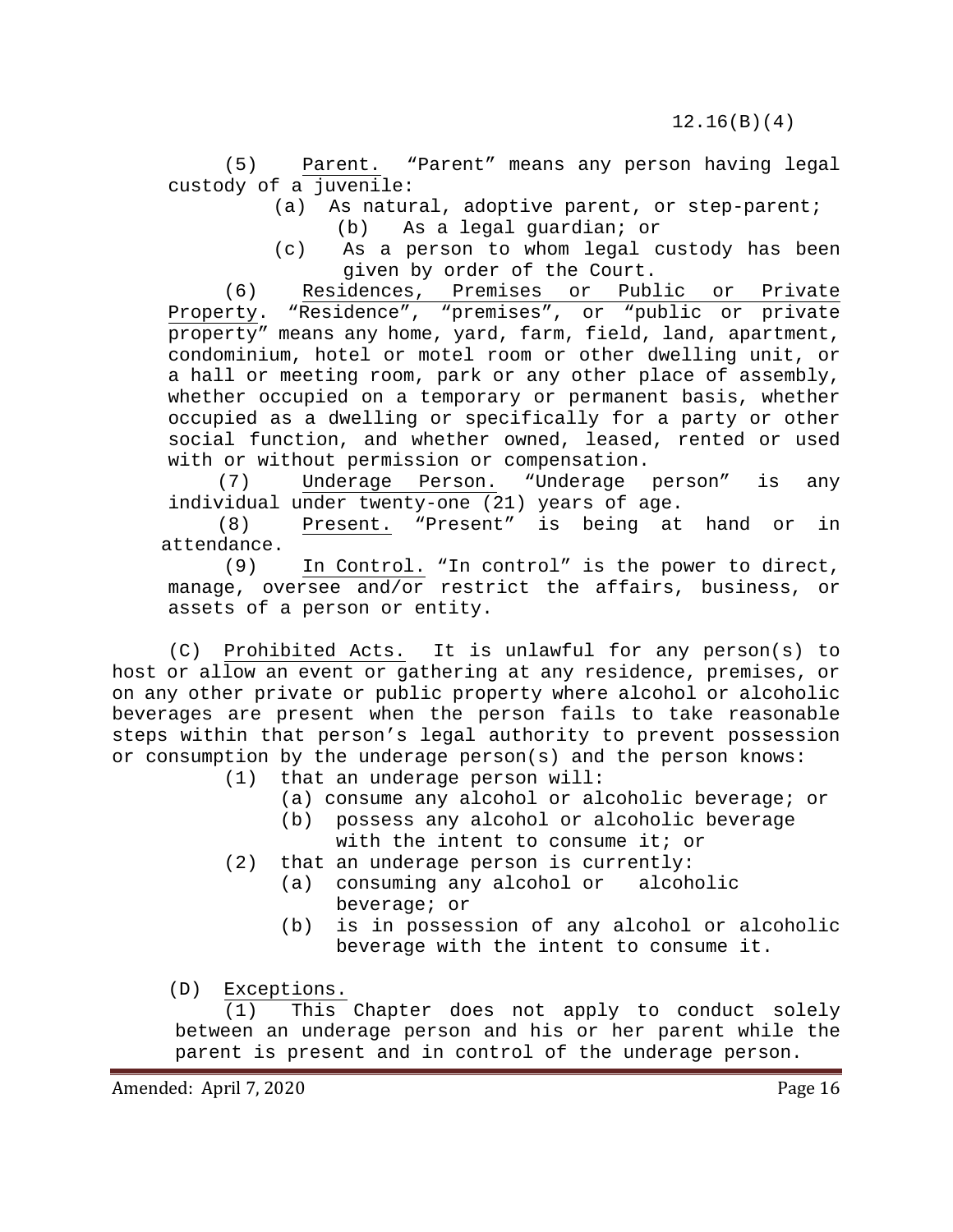(2) This Chapter does not apply to legally-protected religious observances.

(3) This Chapter does not apply to situations where underage persons are lawfully in possession of alcohol or alcoholic beverages during the course and scope of their employment.<br>(4)

This Chapter does not apply to landlords unless the landlord qualifies as a parent of one of the tenants.

(E) Penalties. A person who violates any provision of this Ordinance is subject to a forfeiture of not less than \$1,000 nor more than \$5,000, together with the costs of prosecution. A person who is in default of payment is subject to imprisonment in the county jail until the forfeiture and costs are paid. **(12.16 Created per Ord. 466 – 10/20/15)**

#### **12.17 Underage Persons; Prohibitions.**

(A) Any underage person who does any of the following is guilty of a violation:

<span id="page-16-0"></span>(1) Procures or attempts to procure alcohol beverages from a licensee or permittee.

(2) Unless accompanied by a parent, guardian, or spouse who has attained the legal drinking age, possesses or consumes alcohol beverages on licensed premises.

(3) Enters, knowingly attempts to enter, or is on<br>sed premises in violation of Wis. Stat. Sec. licensed premises in violation of Wis. Stat. 125.07(3)(a).

(4) Falsely represents his or her age for the purpose of receiving alcohol beverages from a licensee or permittee.

(B) Except as provided in Section (D), any underage person not accompanied by his or her parent, guardian, or spouse, who has attained the legal drinking age, who knowingly possesses, consumes, or is under the influence of an intoxicant, controlled substance, or alcoholic beverage is guilty of a violation.

12.17(C)

(C) Sections (A) and (B) do not apply to an underage person employed by or assisting a law enforcement agency in carrying out enforcement activities to determine compliance with, or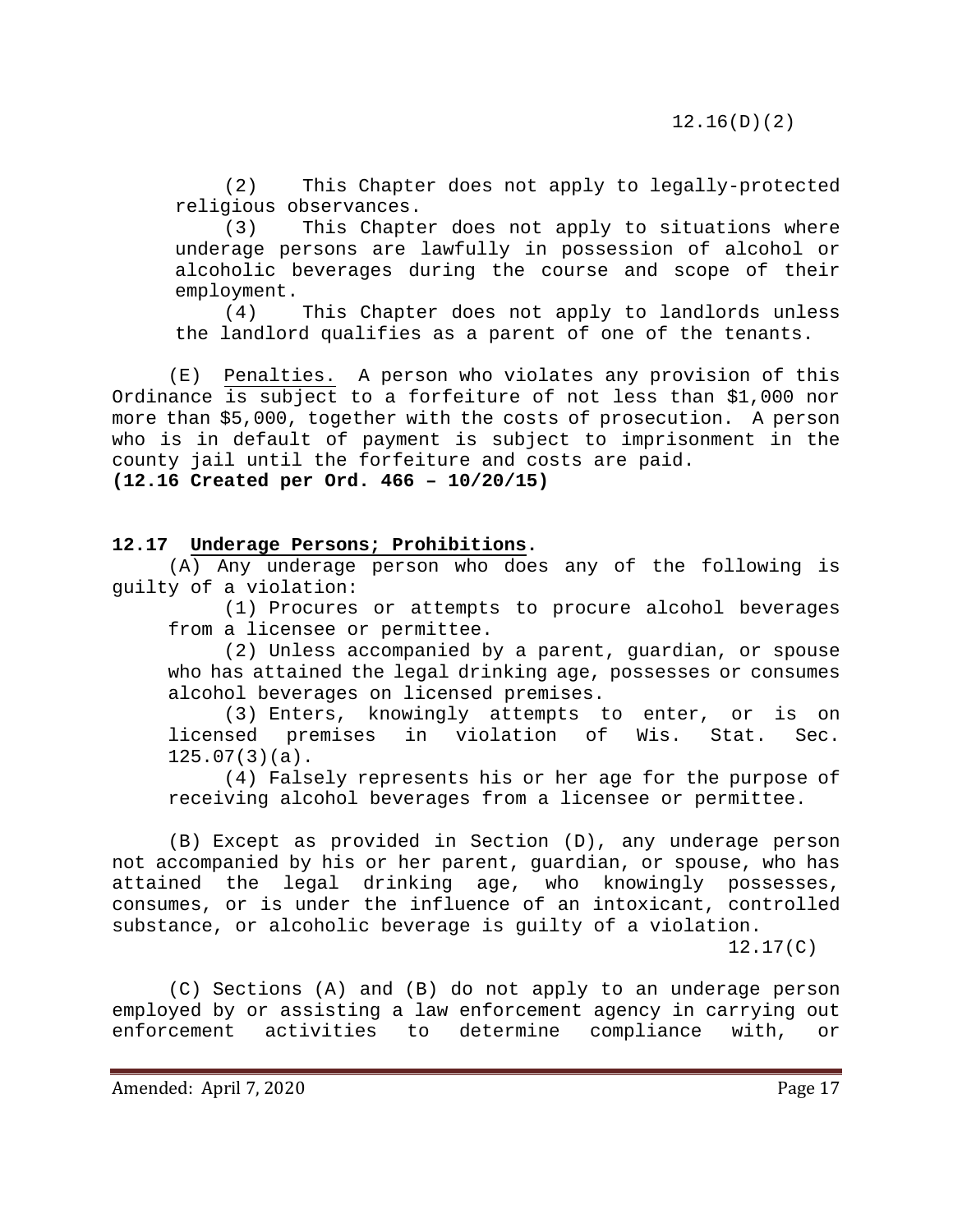investigate potential violations of, the provisions of this Section.

(D) An underage person may possess alcohol beverages in the course of employment during his or her working hours if employed by any of the following:

(1) A brewer or brewpub.

(2) A fermented malt beverages wholesaler.

(3) A permittee other than a Class "B" or "Class B" permittee.

(4) A facility for the production of alcohol fuel.

(5) A retail licensee or permittee under the conditions specified in s. [125.32 \(2\)](https://docs.legis.wisconsin.gov/document/statutes/125.32(2)) or [125.68 \(2\)](https://docs.legis.wisconsin.gov/document/statutes/125.68(2)) or for delivery of unopened containers to the home or vehicle of a customer.

(6) A campus, if the underage person is at least eighteen (18) years of age and is under the immediate supervision of a person who has attained the legal drinking age.

(E) Penalties. A person who violates any provision of this Ordinance is subject to a forfeiture of not less than One Hundred (\$100.00) Dollars nor more than One Thousand One Hundred (\$1,100.00) Dollars, together with the costs of prosecution. **(Amended 4/20/2021 – Ordinance No. 503)**

<span id="page-17-0"></span>**12.18 Conditions.** All licenses granted hereunder shall be subject to the following conditions and to all other conditions of this chapter and subject to all other applicable ordinances and regulations of the Village.

(A) Posting. All permits and licenses issued under this Section shall be conspicuously displayed as provided in Wis. Stats. §125.04(10) in the room or place where beer or liquor is kept for sale. Whenever a license or permit shall be lost or destroyed without fault on the part of the licensee or the employee, a duplicate in lieu thereof under the original application shall be issued by the Village Administrator upon satisfying as to the facts, for a fee as set forth in Appendix "A" Fee Schedule. Any licensee who shall fail to post a license as required shall be presumed to be operating without one. This Section shall not apply to operator's licenses.

(B) No fermented malt beverage, intoxicating liquor, or wine shall be sold to any person under the legal drinking age or to a person who is either intoxicated or bordering on intoxication.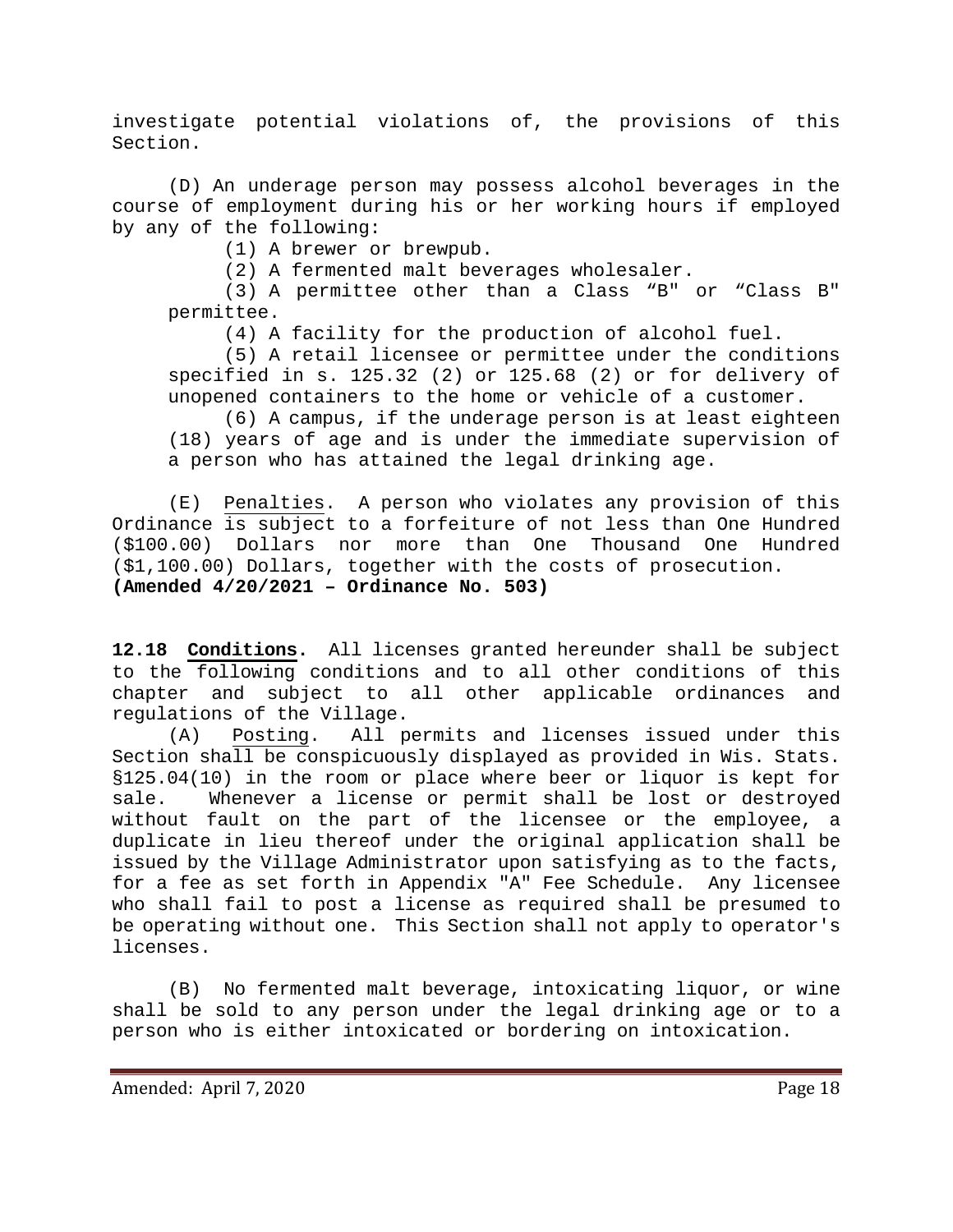(C) It shall be a condition of any license issued hereunder that the licensed premises may be entered and inspected at any reasonable hour by any police officer of the Village without a warrant, and the application for a license hereunder shall be deemed as consent to this provision. Any refusal to permit such inspection shall automatically operate as a revocation of any license issued hereunder and shall be deemed a violation of this Section.

(D) The licensed premises must conform to the sanitary, safety and health requirements of the State Industrial Commission and State Board of Health and to all ordinances and regulations adopted by the Village, which pertain to sanitation, safety and health requirements, and which are applicable to the licensed premises.

(E) No retail Class B licensee shall employ any person under the age of eighteen (18) to serve, sell, dispense or give away any fermented malt beverage, intoxicating liquor, or wine. Provided, that this shall not apply to hotels, restaurants, or combination grocery stores and taverns where not to exceed fifty (50%) percent of the gross revenue is derived from the sale of fermented malt beverages, intoxicating liquor, or wine.

(F) Underage persons permitted on Class "B" premises during certain times. In addition to the exceptions contained n Chapter 125 of the State Statutes, an underage person may enter or remain in a room on Class "B" licensed premises on a date specified by the licensee or permittee during times when no intoxicating liquors or fermented malt beverages are consumed, sold or given away. During those times, the licensee, the agent named in the license of the licensee is a corporation or a person who has an operator's license, shall be on the premises unless all intoxicating liquors and fermented malt beverages are stored in a locked portion of the<br>premises. An underage person may enter and remain on Class "B" An underage person may enter and remain on Class "B" premises under this paragraph only if the Village Police Department issues to the Class "B" licensee a written authorization permitting underage persons to be present under this paragraph on the date specified in the authorization. Before issuing an authorization, the Chief of Police, or his/her designee, shall make a determination that the presence of underage persons on the licensed premises will not endanger their health, welfare or safety or that of other members of the community. The licensee shall obtain a separate authorization for each date on which underage persons will be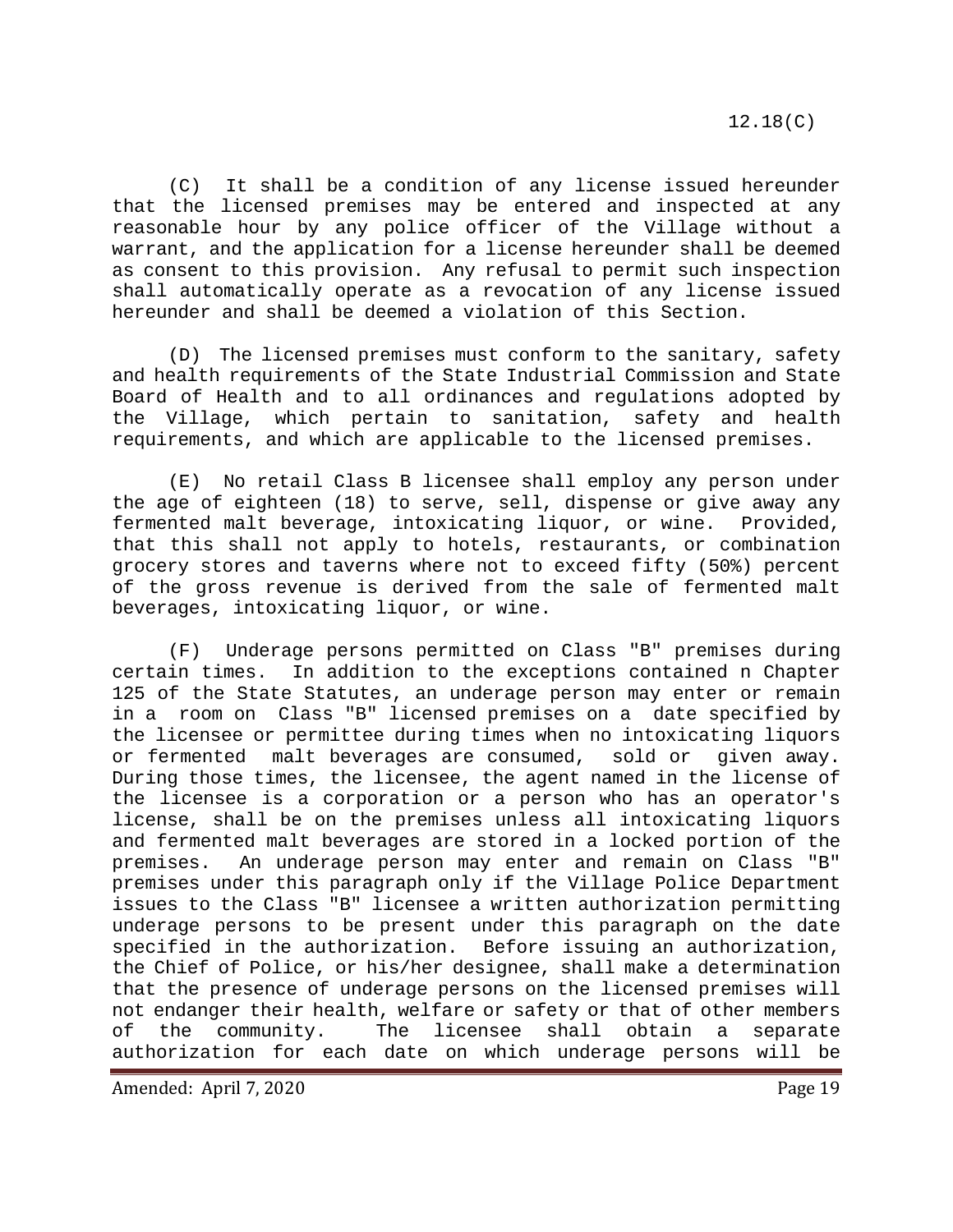present on the premises. The request for written authorization shall be made at least five (5) days prior to that date.

(G) All windows in the front of any licensed premises shall be of clear glass, and the view of the interior shall be unobstructed<br>by screens, curtains, booths or partitions. There shall be no by screens, curtains, booths or partitions. booth, partition, box, stall, screen, curtain, or other device which shall obstruct the view of said room from the general observation of persons; provided, however, the licensee may serve beverages in a separate room at banquets or dinners.

(H) No licensee shall sell or offer to sell any fermented malt beverage, intoxicating liquor, or wine to any person on credit excepting credit extended by a hotel to a resident guest or a club to a bona fide member, and by grocers and druggists who maintain a credit system in connection with other purchases as well. It shall be unlawful for such licensee to sell to any person on a passbook or store order, or to receive from any person any goods, wares, merchandise or other articles in exchange for fermented malt beverages, intoxicating liquor, or wine.

(I) Each licensed premises shall at all times be conducted in an orderly manner, and no disorderly, riotous, or indecent conduct shall be allowed at any time on any licensed premises.

(J) No dancing of any kind shall be permitted upon the premises by patrons or entertainers unless the premise has a dance license, as provided in Chapter 11 of this Code.

(K) An underage person not accompanied by his or her parent, guardian, or spouse who has attained the legal drinking age may enter or may knowingly attempt to enter or be on the premises for which a "Class B" or "Class C" license has been issued only where the principal business conducted on the premises is that of a restaurant unless otherwise authorized by Wisconsin State Statutes. Pursuant to Statute, the principal business conducted is presumed to be that of the sale of alcoholic beverages, but the presumption may be rebutted by competent evidence. Competent evidence is a certification under oath by a certified public accountant or the business' bookkeeper who has examined the books and records of the business that in the prior twelve (12) months from the date in question fifty (50%) percent or more of the gross receipts of the business have been from other than the sale of alcoholic beverages.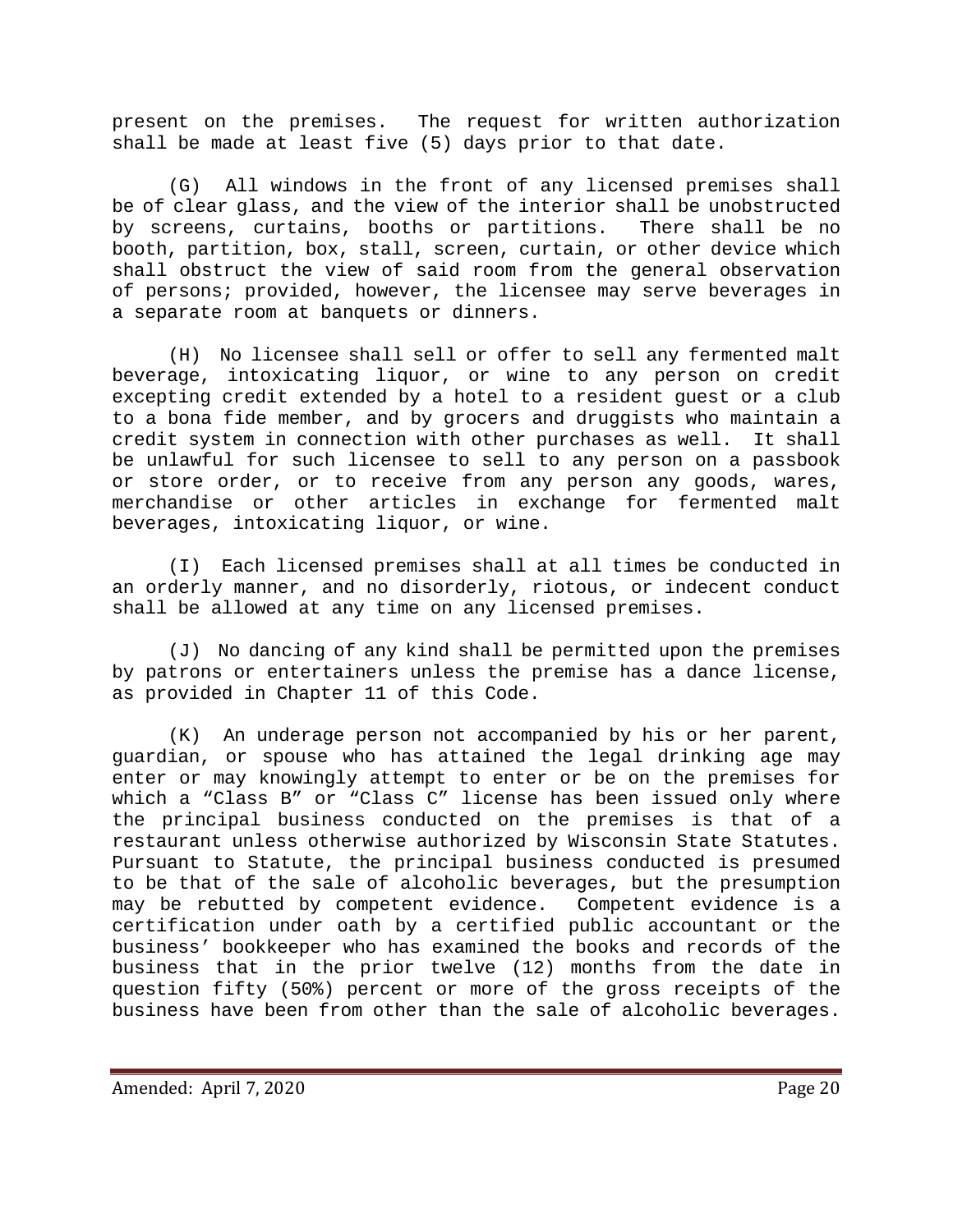12.18(L)

(L) Wearing Apparel. All persons involved in the operation of any licensed premises under this Section, whether as licensee, member of the immediate family of the licensee, licensed operator, unlicensed operator under the supervision of the licensee or licensed operator, waiter, waitress, entertainer, dancer, or any other employee, shall observe the following applicable minimum standards for such licensed premises:

(1) The costume, uniform, or attire of any female shall be of nontransparent material and must completely cover the breasts below the top of the areola at all times. The lower portion of such costume, uniform, or attire must be of nontransparent material and completely cover the person's pubic genitals and the buttocks at all times.

(2) The costume, uniform, or attire of any male shall be of nontransparent material and must completely cover the pubis area, genitals, and buttocks at all times. **(12.18(L) Created by Ord. 488 on 6-18-19)**

<span id="page-20-0"></span>**12.19 Revocation.**

(A) Any Village resident may file a sworn written statement with the Village Administrator alleging that a licensee or his or her duly authorized agent or employee has violated a provision of this Chapter, keeps or maintains a disorderly or riotous, indecent, or improper house, or has sold or given away alcoholic beverages to known habitual drunkards.

Upon the filing of the complaint, the Village Board shall issue a summons, signed by the Village Administrator, and directed to any peace officer in the Village, commanding the licensee complained of to appear before them on a specified day and place not less than three (3) days nor more than ten (10) days of the date of issuance to show cause why his or her license should not be suspended or<br>revoked. Such summons shall be served at least three (3) days Such summons shall be served at least three (3) days before the date at which such licensee is commanded to appear and may be served either personally or upon the person in charge of the licensed premises.

(B) If the licensee does not appear as required by the summons, the allegations of the complaint shall be taken as true, and if the Village board finds the allegations sufficient, the license shall be revoked.

The Administrator shall give notice to the person whose license is revoked.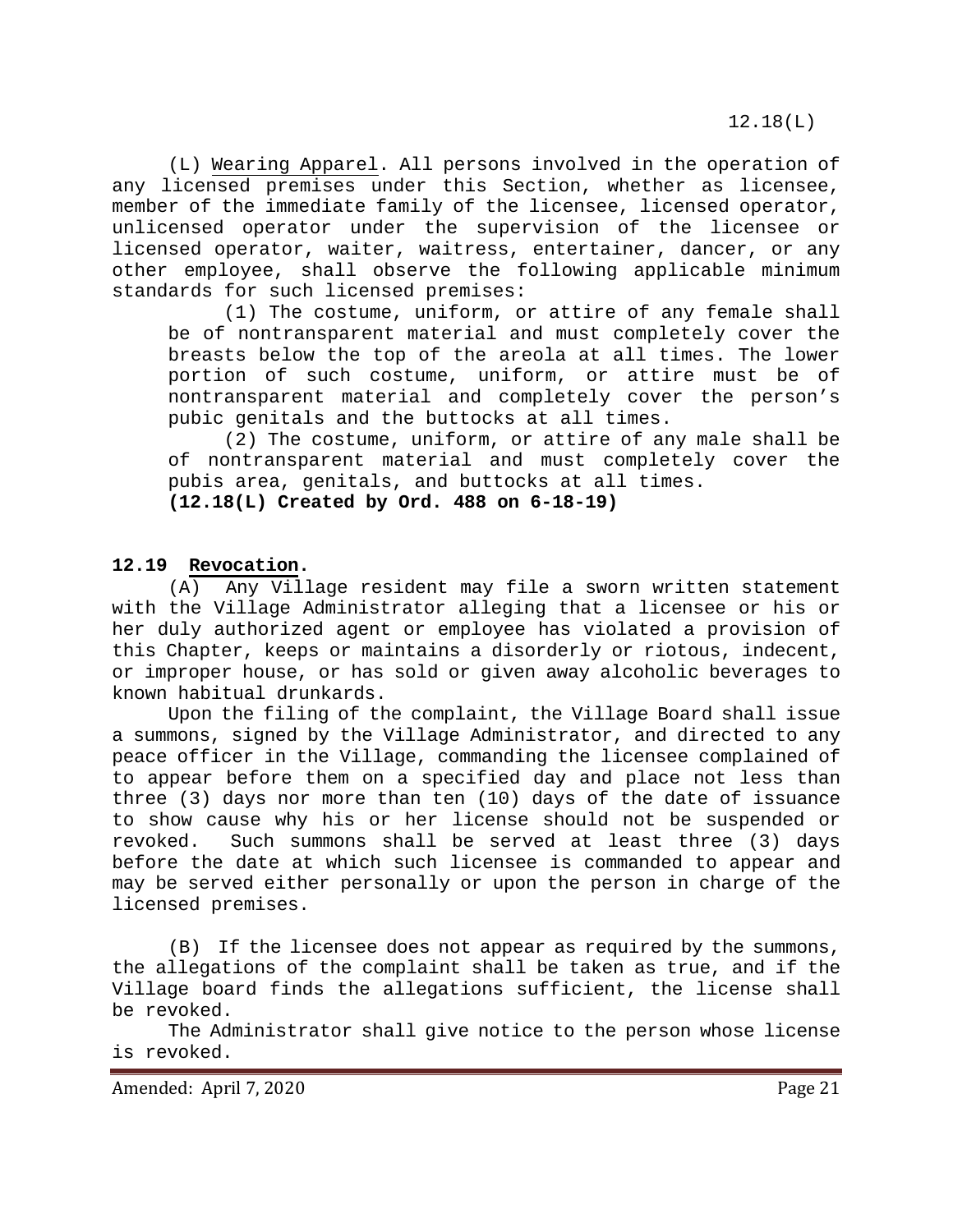If the licensee appears and denies the complaint, each party may produce witnesses, cross-examine witnesses, and be represented by counsel. If the Village Board finds the allegations to be true, the license shall either be suspended for not less than ten (10) days nor more than ninety (90) days or revoked.

If the Board finds the allegations to be untrue, the proceeding shall be dismissed without costs to the accused, and if the Board finds the complaint to be malicious and without probable cause, the costs shall be paid by the complainant and the Board may require the complainant to provide security for such costs before issuing the summons.

(C) The Board's action in granting or failing to grant, suspending or revoking any license or the failure to suspend or revoke a license for good cause may be reviewed by Circuit Court upon application by any applicant, licensee or Village resident pursuant to §125.12, Wis. Stats.

<span id="page-21-0"></span>**12.20 Revocation, Suspension and Non-Renewal**. In addition to all other grounds for revocation, suspension or non-renewal of intoxicating liquor and fermented malt beverage licenses permitted under Wis. Stat. Sec. 125.12, which are incorporated herein by reference, or otherwise permitted by these ordinances, the following shall constitute a basis for the Village Board to suspend, revoke or refuse to renew a renewal of a license:

(A) The subject premises is not open for business with stock and equipment within one hundred eighty (180) days of the granting of such license; the Village Administrator, for good cause, may extend said one hundred eighty (180) day period of time for an additional one hundred eighty (180) days if all of the following conditions exist:

At the time of the application, the real property sought to be licensed did not have a permanent structure on it; and

(2) At the time of the application, the real property sought to be licensed is either owned by the applicant, or is under lease to the applicant for a period greater than one (1) year from the date of the application, or subject to an accepted offer to purchase, not conditioned on a future event. The deed, lease or offer to purchase must be presented to the Village Administrator for review; and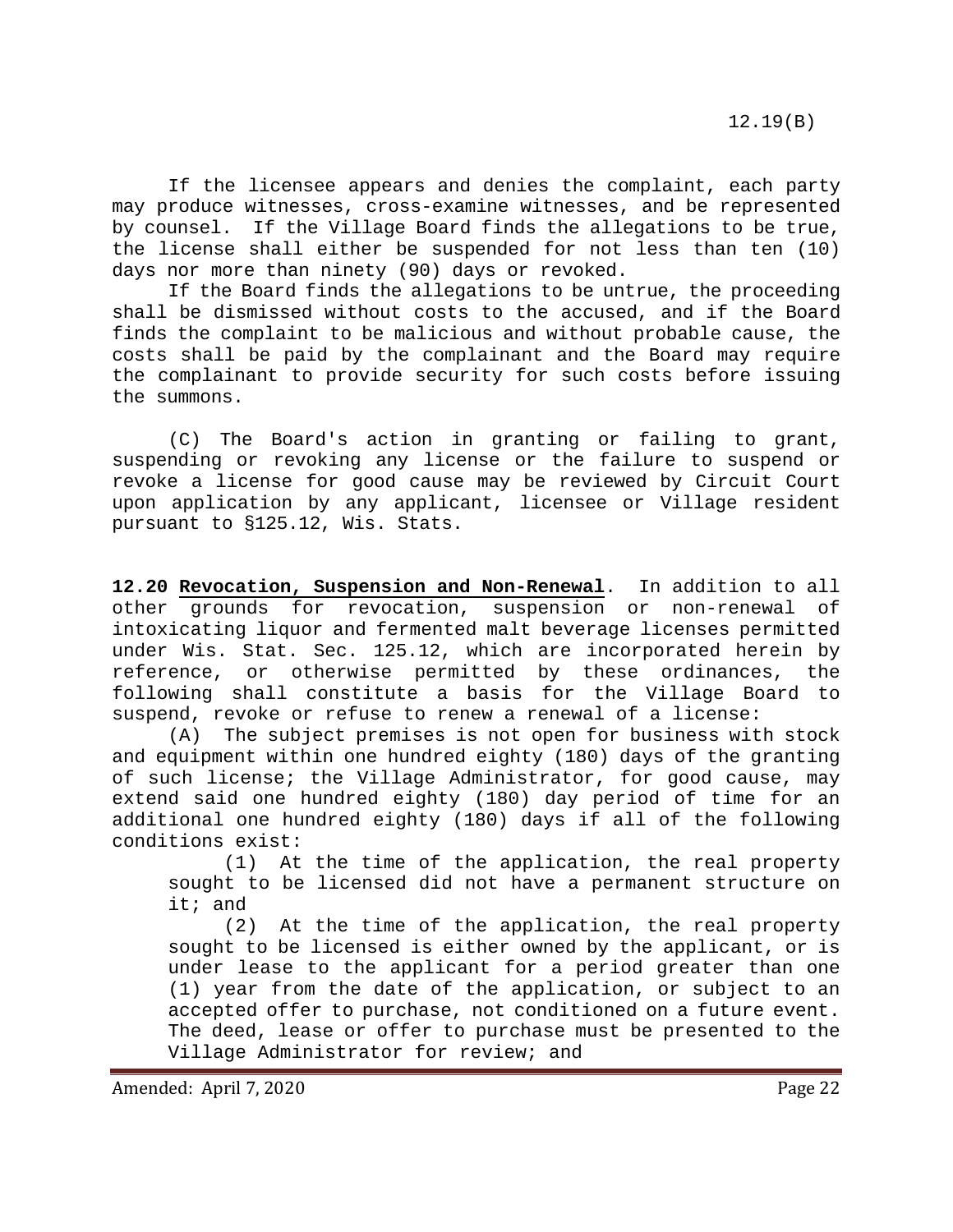(3) At the time of the application, the applicant submits a floor plan for the structure intended to be constructed on the real property, said floor plan specifying that portion of the structure which is to be licensed; and

(4) The applicant agrees in writing, as part of the application, to submit to the Village Administrator within one hundred eighty (180) days of the granting of the license or licenses a copy of the building permit and a copy of the deed showing present ownership of the real property by the applicant if the original application contained an offer to purchase copy and not the deed; and

(5) The applicant agrees in writing as part of the application to be diligent in all efforts to get the structure built and stocked within one hundred eighty (180) days of the granting of the license.

(B) The license has not been issued following the granting by the Village Board contingent upon compliance with Village requirements.

(C) The subject premises is not open for business at least six (6) hours a day on fifty (50%) percent of the days within a sixty (60) day period, either within a licensing year, or overlapping two (2) licensing years.

(D) The licensee does not own or lease the premises for which the license is issued and from which business may be conducted.

(E) The licensee suspends or ceases doing business for a period of forty-five (45) days or more during a sixty (60) day period; the Village Administrator, for good cause, may extend said period for an additional ninety (90) days on application of the license holder, or on the application of a mortgage holder or other lien holder against the premises for which the license has been granted due to the fact that the property is in foreclosure. The Village Administrator may extend said period of time through the confirmation of the foreclosure sale or confirmation of title in another entity.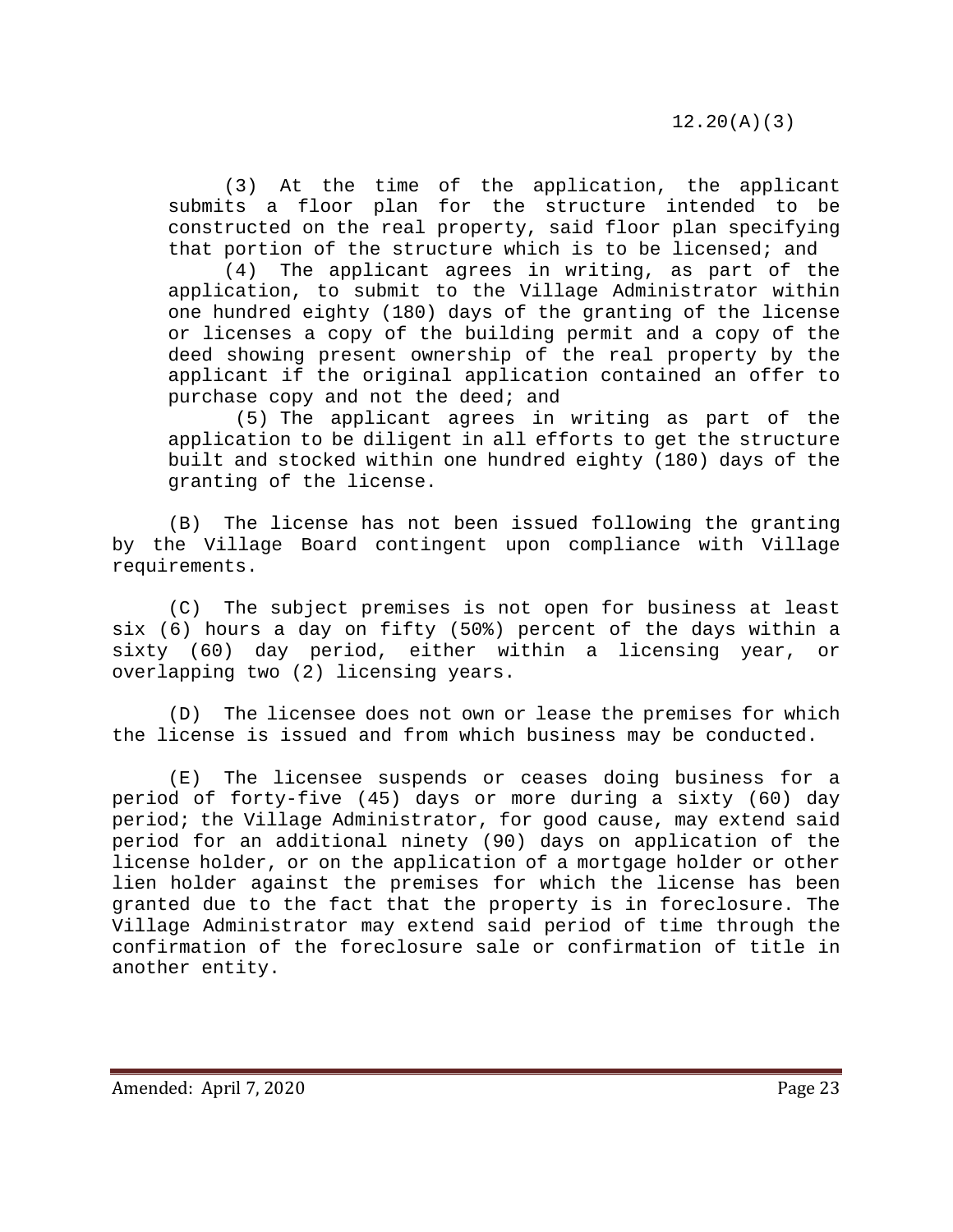(F) An establishment has been deemed to cease doing business when any of the following occurs:

(1) The alcohol beverage license is surrendered to the Village Administrator absence the issuance of a newly granted license; or

(2) The establishment fails to maintain open and active accounts with its food and/or alcohol distributors; or<br>(3) The alcohol beverage license holder fails to:

The alcohol beverage license holder fails to submit a renewal application to the Village Administrator before the last possible submittal date.

(G) An applicant or establishment has not paid current any fine, personal property taxes, assessment, fee, charge, or other debt owed the municipality.

(H) Point Values for Alcohol Beverage Violations and Revocations and Suspensions.

(1) Purpose and Definitions. The purpose of this subsection is to administratively interpret those portions of Section 12.02, West Salem Code of Ordinances, relating to establishing an alcohol beverage demerit point system to assist in determining which license holders should be subject to suspension or revocation procedures.

(2) Point Schedule. The scale of demerit points is listed according to the type of alcohol beverage violation. This<br>demerit point system is used to identify habitually demerit point system is used to troublesome license holders who have repeatedly violated Wisconsin State Statutes and West Salem Ordinances, for the purpose of recommending suspension or revocation of their alcohol beverage licenses.

(3) Violations and How Calculated. In determining the accumulated demerit points against a license within twelve (12) months, the Village shall use the date each violation was committed as the basis for the determination.

(4) Suspension or Revocation of License. The Law Enforcement Committee shall call before it for purposes of a revocation or suspension hearing all licensees who have accumulated seven (7) points in a twelve (12) month period as a result of court imposed convictions or who have had referred to it reports from the Police Chief which, if believed, would result in seven (7) demerit points in twelve (12) months.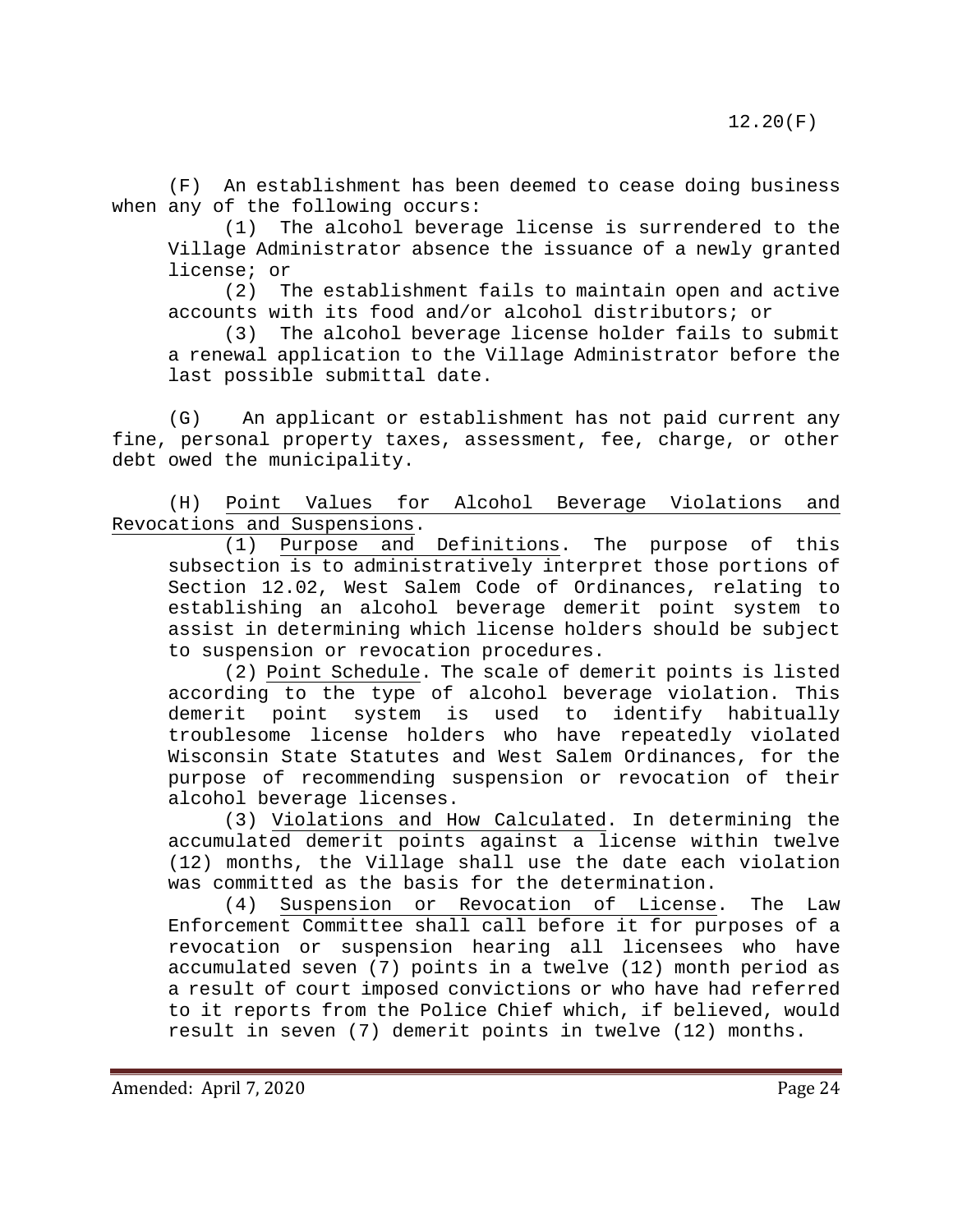(5) Formal Expression of Concern. In those instances in which a licensee has accumulated four (4) demerit points in a twelve (12) month period as determined by the Police Chief, the Law Enforcement Committee shall call before it the licensee for purposes of a formal expression of concern. If the licensee appears, no discussion of the alleged facts underlying the assessment of demerit points shall be permitted unless the licensee requests such discussion but only if the licensee is advised that any statements made by the licensee and/or her/his representatives regarding the alleged facts may be considered by the Law Enforcement Committee in any subsequent suspension/revocation hearing which may result from the alleged violations which are the subject of the formal expression of concern.

(6) If the demerit point accumulation, calculated from the date of violation, meets or exceeds seven (7) points in a twelve (12) month period, the Law Enforcement Committee may suspend the license. If suspended, the suspension shall be for not less than three (3) days or more than ninety (90) days. If the demerit point accumulation, calculated from the date of violation, meets or exceeds ten (10) points in a twelve (12) month period, the Law Enforcement Committee may revoke the license. If the license is revoked, no other license shall be granted to such licensee for a period of twelve (12) months from the date of revocation.

(7) This Ordinance amendment shall apply only to violations that would trigger a formal expression of concern which occur after this Ordinance is adopted.

(8) Severability. The several terms and provisions of this Section shall be deemed severable, and if any provision<br>hereof or the application hereof to any person or application hereof to any person or circumstances is held invalid, the remainder of the Section and the applicability of such provisions to other persons and circumstances shall not be affected thereby.

(9) Demerit Points. The following demerit points shall be issued for the offenses as shown: